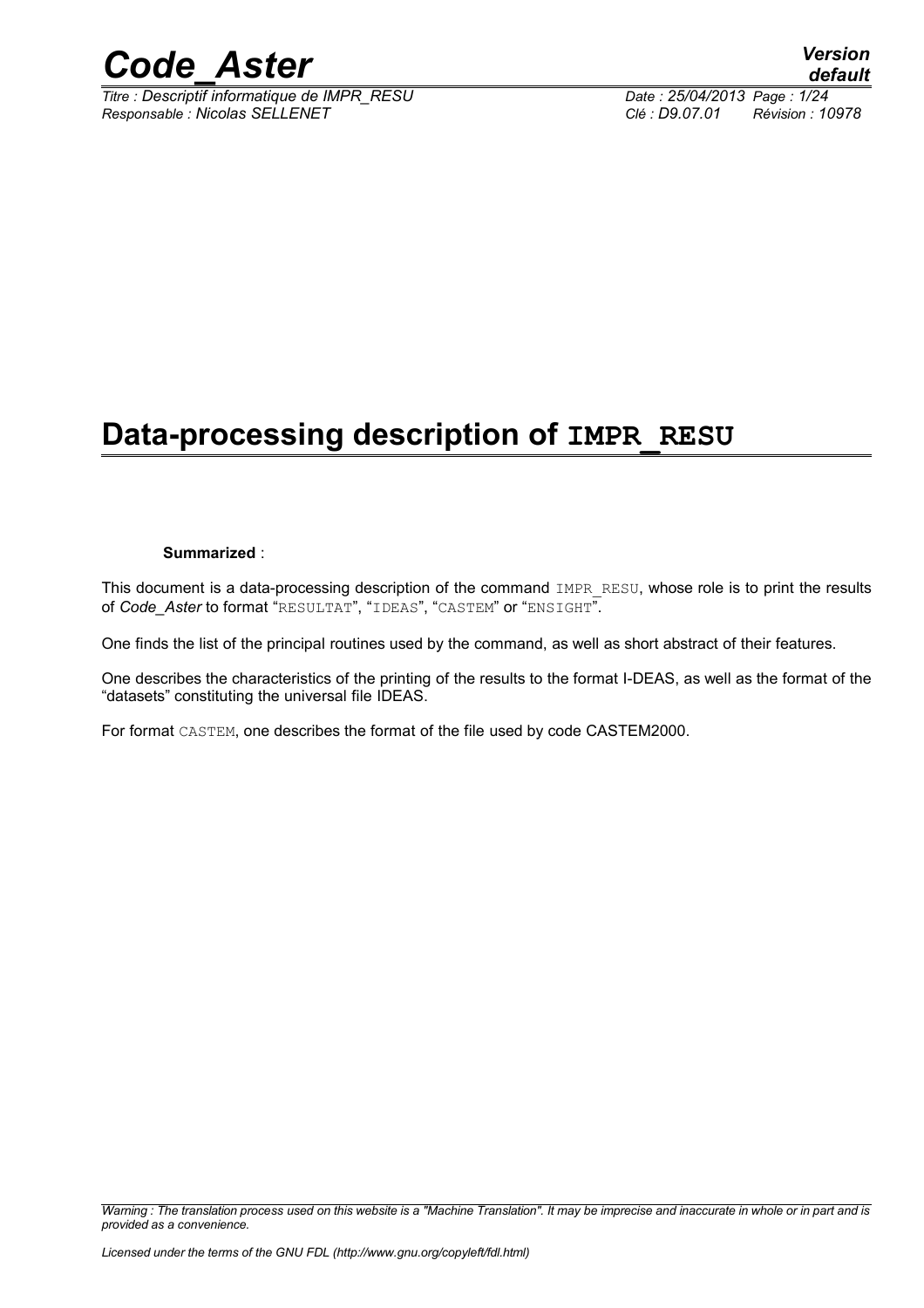*Titre : Descriptif informatique de IMPR\_RESU Date : 25/04/2013 Page : 2/24 Responsable : Nicolas SELLENET Clé : D9.07.01 Révision : 10978*

### **1** Shaft of call of the principal routines of **IMPR** RESU



### **1.1 Description of the routines appearing in the shaft of call**

| OP0039.f                | Program main associate to command IMPR RESU. It is in this routine that all<br>operands of the command IMPR RESU are read.                                                                                                                                                                                                                                                                                                                            |
|-------------------------|-------------------------------------------------------------------------------------------------------------------------------------------------------------------------------------------------------------------------------------------------------------------------------------------------------------------------------------------------------------------------------------------------------------------------------------------------------|
| <b>IRECRI.f Writing</b> | of a field of variables or a result concept. This routine can be called by other<br>routines for the printing of an Aster concept . It is to some extent a routine<br>"hat" for the printing of results Aster, <i>deprived</i> of any dependancy to<br>command IMPR RESU (not of calls to routines supervisor). It is in this<br>routine that one finds the loops on the sequence numbers of a result concept<br>and the list of symbolic names. IRCH |
| 19.f Routine            | of printing of a cham no or a cham elem. IRCHML.f                                                                                                                                                                                                                                                                                                                                                                                                     |
| Printing                | of a cham elem to real or complex components with result format,<br>IDEAS or CASTEM. IRDEPL.f                                                                                                                                                                                                                                                                                                                                                         |
| Printing                | of a cham no with real or complex components with result format, IDEAS,<br>CASTEM OF ENSIGHT . IRCNRL.f Printing                                                                                                                                                                                                                                                                                                                                      |
|                         | of a cham no with actual values with result format (on listing). This<br>routine                                                                                                                                                                                                                                                                                                                                                                      |
|                         | also allows the search and the minimal note printing and maximum value of<br>the field at nodes. This processing                                                                                                                                                                                                                                                                                                                                      |
|                         | can be carried out on all the field or only on the values belonging to an<br>interval defined by the user. IRCRRL.f Printing                                                                                                                                                                                                                                                                                                                          |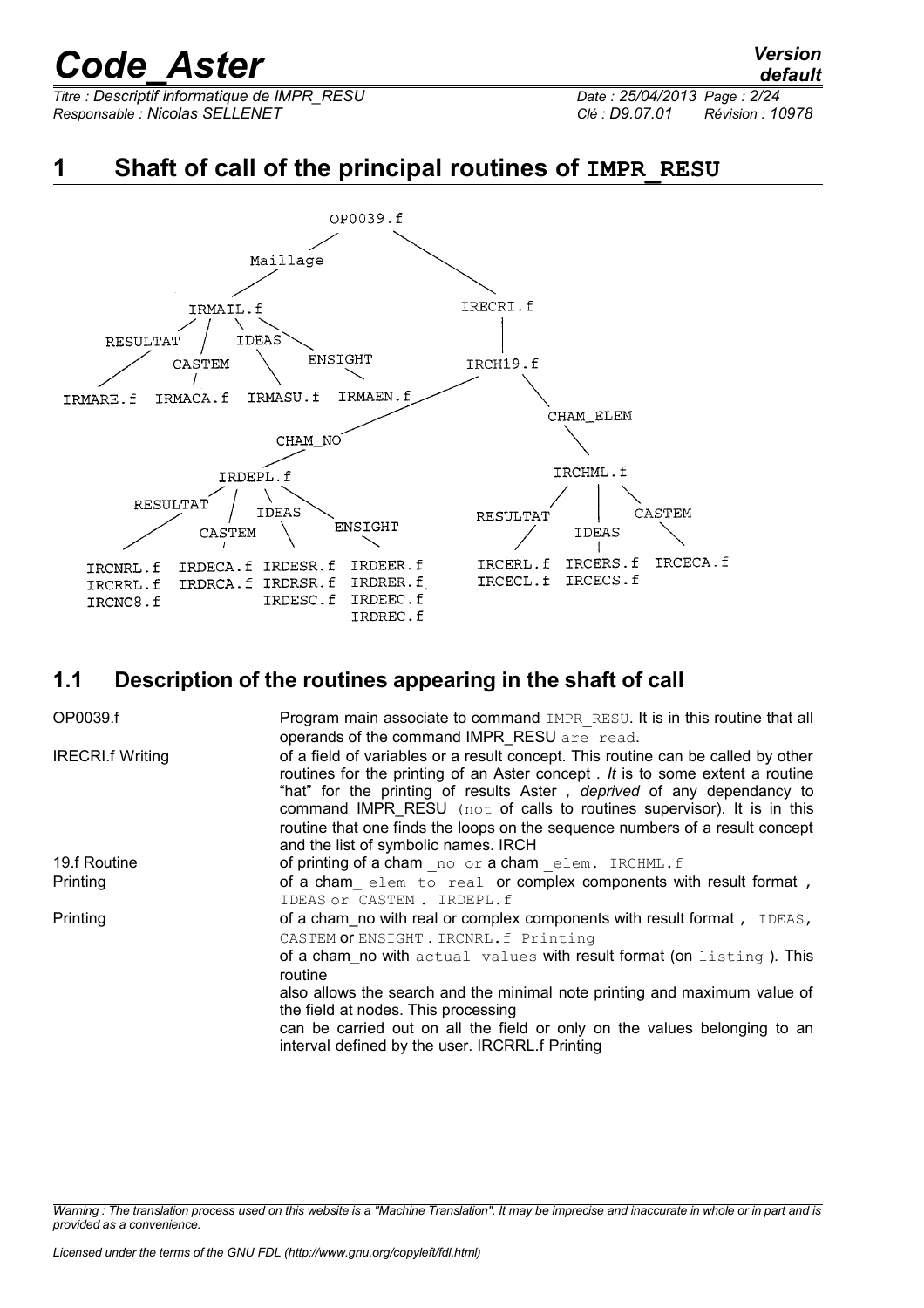| <b>Code Aster</b>                                                              |                                                                                                                                                                                                                                                                                                                                  |                                                                | <b>Version</b><br>default |
|--------------------------------------------------------------------------------|----------------------------------------------------------------------------------------------------------------------------------------------------------------------------------------------------------------------------------------------------------------------------------------------------------------------------------|----------------------------------------------------------------|---------------------------|
| Titre : Descriptif informatique de IMPR_RESU<br>Responsable : Nicolas SELLENET |                                                                                                                                                                                                                                                                                                                                  | Date: 25/04/2013 Page: 3/24<br>Clé : D9.07.01 Révision : 10978 |                           |
| οf                                                                             | a cham_no with constant representation and actual values with result format.<br>Search and printing<br>of the values minimal and maximum. Processing carried out                                                                                                                                                                 |                                                                |                           |
| οf                                                                             | on all the field or only on one interval defined by the user. IRCNC8.f Printing<br>a cham_no with complex values with result format. Search and printing<br>of the values minimal and maximum. Processing carried out<br>on all the field or only on one interval defined by the user. IRDECA.f Printing                         |                                                                |                           |
| of a cham                                                                      | no to actual values with format CASTEM (writing of the stack number 2, to<br>see description of structure of file CASTEM 2000 [§2]). IRDRCA.f Printing                                                                                                                                                                           |                                                                |                           |
| of a cham                                                                      | no to constant representation and actual values with format CASTEM<br>(writing crushes number 2, to see description of structure of file CASTEM<br>2000 [§2]). IRDESR.f Printing of                                                                                                                                              |                                                                |                           |
| a cham_no                                                                      | with actual values with the format of the universal file IDEAS (dataset 55, to<br>see description of structure of the universal file IDEAS [§3]). IRDRSR.f<br>Printing of a cham                                                                                                                                                 |                                                                |                           |
| $\_$ no to                                                                     | constant representation and actual values with the format of the universal file<br>IDEAS (dataset 55, to see description of structure of the universal file IDEAS<br>[§3]). IRDESC f Printing of a cham                                                                                                                          |                                                                |                           |
| _no to complex                                                                 | values with the format of the universal file IDEAS (dataset 55, to see<br>description of structure of the universal file IDEAS [§3]). IRDEER.f Printing<br>of a cham no                                                                                                                                                          |                                                                |                           |
| with actual values<br>constant                                                 | with ensight format. IRDRER.f Printing of a cham_no with<br>representation and actual values with ensight format. IRDEEC.f Printing of a<br>cham no with complex                                                                                                                                                                 |                                                                |                           |
| values                                                                         | with ensight format. IRDREC.f Printing of a cham_no with constant<br>representation and complex values with ensight format. IRCERL.f Printing of<br>a cham elem to the nodes                                                                                                                                                     |                                                                |                           |
| or                                                                             | Gauss points and actual values with result format. Search and printing of the<br>values minimal<br>and maximum. Processing carried out on all the field or only<br>on one interval defined by the user. IRCECL.f Printing of a cham elem to the<br>nodes or                                                                      |                                                                |                           |
| Gauss points                                                                   | and complex values with result format. Search and printing of the values<br>minimal and<br>maximum. Processing carried out on all the field or only<br>on one interval defined by the user. IRCERS.f Printing of a cham_elem to<br>the nodes or                                                                                  |                                                                |                           |
| Gauss points                                                                   | and actual values with the format of the universal file IDEAS (datasets 56<br>and 57, to see description of structure of the universal file IDEAS). Note: the<br>cham_elem with Gauss points<br>are written as constant fields by element, while realising on Gauss points).<br>IRCECS.f Printing of a cham elem to the nodes or |                                                                |                           |

*Warning : The translation process used on this website is a "Machine Translation". It may be imprecise and inaccurate in whole or in part and is provided as a convenience.*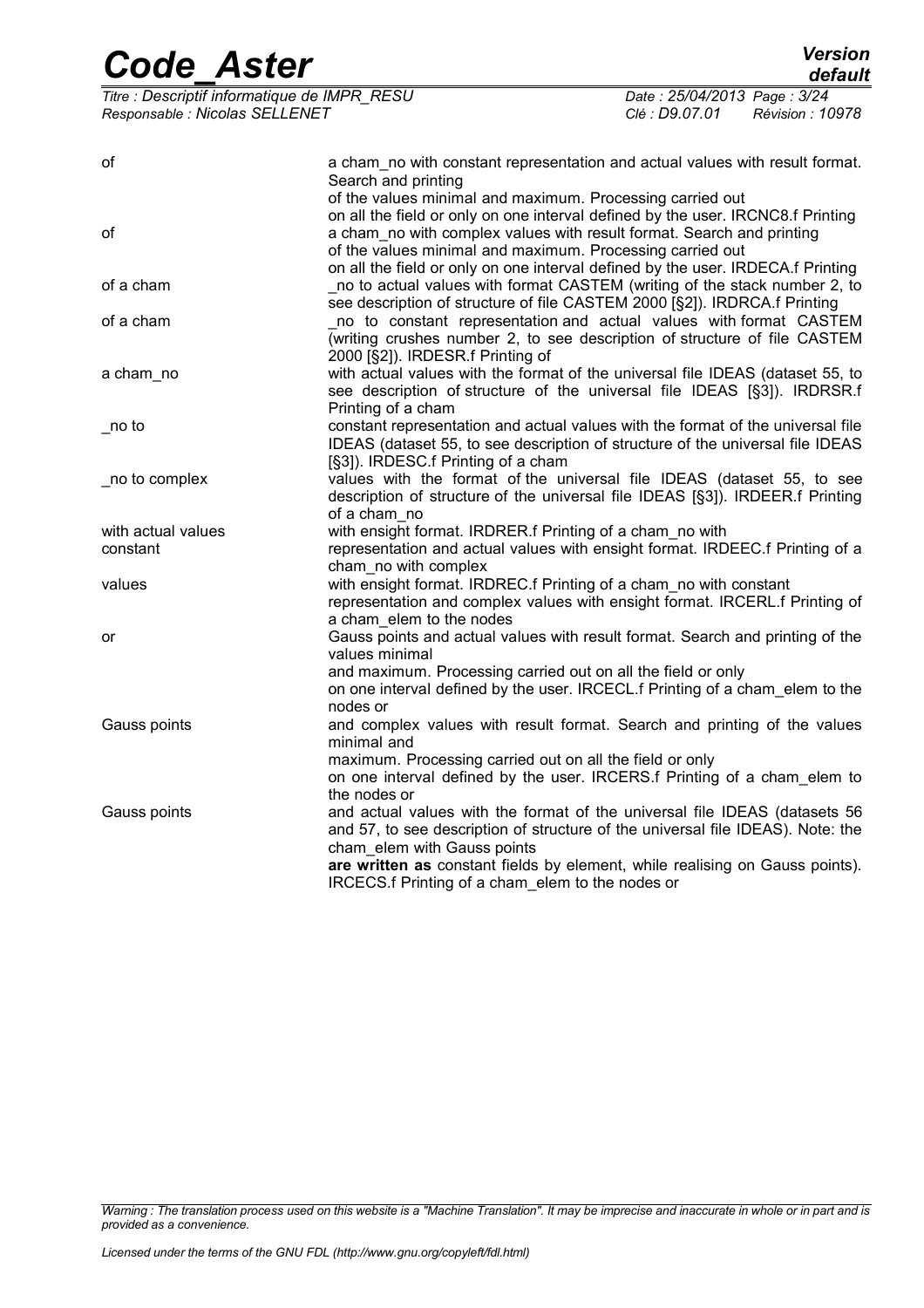*Titre : Descriptif informatique de IMPR\_RESU Date : 25/04/2013 Page : 4/24 Responsable : Nicolas SELLENET Clé : D9.07.01 Révision : 10978*

*default*

| Gauss points | and complex values with the format of the universal file IDEAS (datasets 56)<br>and 57, to see description of structure of the universal file IDEAS). Note: the<br>cham elem with Gauss points are written                                                                                         |
|--------------|----------------------------------------------------------------------------------------------------------------------------------------------------------------------------------------------------------------------------------------------------------------------------------------------------|
|              | as constant fields by element, while realising on Gauss points). IRCECA.f<br>Printing of a cham elem to the nodes and actual values                                                                                                                                                                |
|              | with format CASTEM (writing of structure of file CASTEM 2000). IRMARE.f<br>Printing of the mesh to the Aster format (being able to be                                                                                                                                                              |
| read again   | by the command LIRE_MAILLAGE). IRMACA.f Printing of the mesh to<br>format CASTEM (printing of                                                                                                                                                                                                      |
| the stacks   | number 0 (coordinates of the nodes) and number 1 (connectivities of the<br>elements), to see description of structure of file CASTEM 2000). IRMASU.f<br>Printing of the mesh to the format universal file IDEAS                                                                                    |
| (datasets)   | 15 (coordinates of the nodes single precision), 781 (coordinates of the nodes<br>double precision), 71 or 780 (connectivities of meshes) and 752 (nodes<br>groups or of meshes), to see description of the universal file IDEAS).<br>IRMAEN.f Printing of the mesh on ENSIGHT geometry file. Other |
| routines     | ECRTES.f Writing of the heading of the datasets 55,56 and                                                                                                                                                                                                                                          |

### **1.2 57 at the time of the writing**

| οf                           | a field of variables Aster to the format IDEAS. This routine is called by the<br>routines IRDESR.f, IRDRSR.f, IRDESC.f, IRCERS.f<br>and IRCECS.f. IRGAGS.f Searches datasets IDEAS necessary to the writing<br>of a field of variables |
|------------------------------|----------------------------------------------------------------------------------------------------------------------------------------------------------------------------------------------------------------------------------------|
| Aster, This                  | routine is called by the routines IRDESR.f, IRDRSR.f, IRDESC.f, IRCERS.f<br>and IRCECS.f. IRADHS.f Processing<br>of the "dependancies IDEAS" at the time of the writing of a mesh to the                                               |
|                              | format IDEAS. This routine                                                                                                                                                                                                             |
| is called                    | by the routines IRMAIL.f and IRCHML.f. INISTB.f Initializations necessary to<br>the writing                                                                                                                                            |
|                              | of a mesh to the format IDEAS. This routine is called by                                                                                                                                                                               |
| the IRADHS.f                 | routine. IRPACA.f Printing of the values of the variables of access Aster to<br>the format                                                                                                                                             |
|                              | of files CASTEM 2000 (stacks 25,26 and 27). This                                                                                                                                                                                       |
| routine                      | is called by the IRECRI.f routine. IRPARA.f Printing of the values of the<br>parameters and the variables of access to                                                                                                                 |
| the <b>IRECRI</b> .f routine | result format. This routine is called by<br>. RSINFO.f Printing of the list of symbolic names and the sequence numbers<br>available                                                                                                    |
| in IMPR RESU                 | for a result concept (key word INFO RESU<br>). This routine is called by OP0039.f. Structure of file CASTEM 2000 This<br>structure of file corresponds to level 3 of CASTEM<br>2000. Each information contained in                     |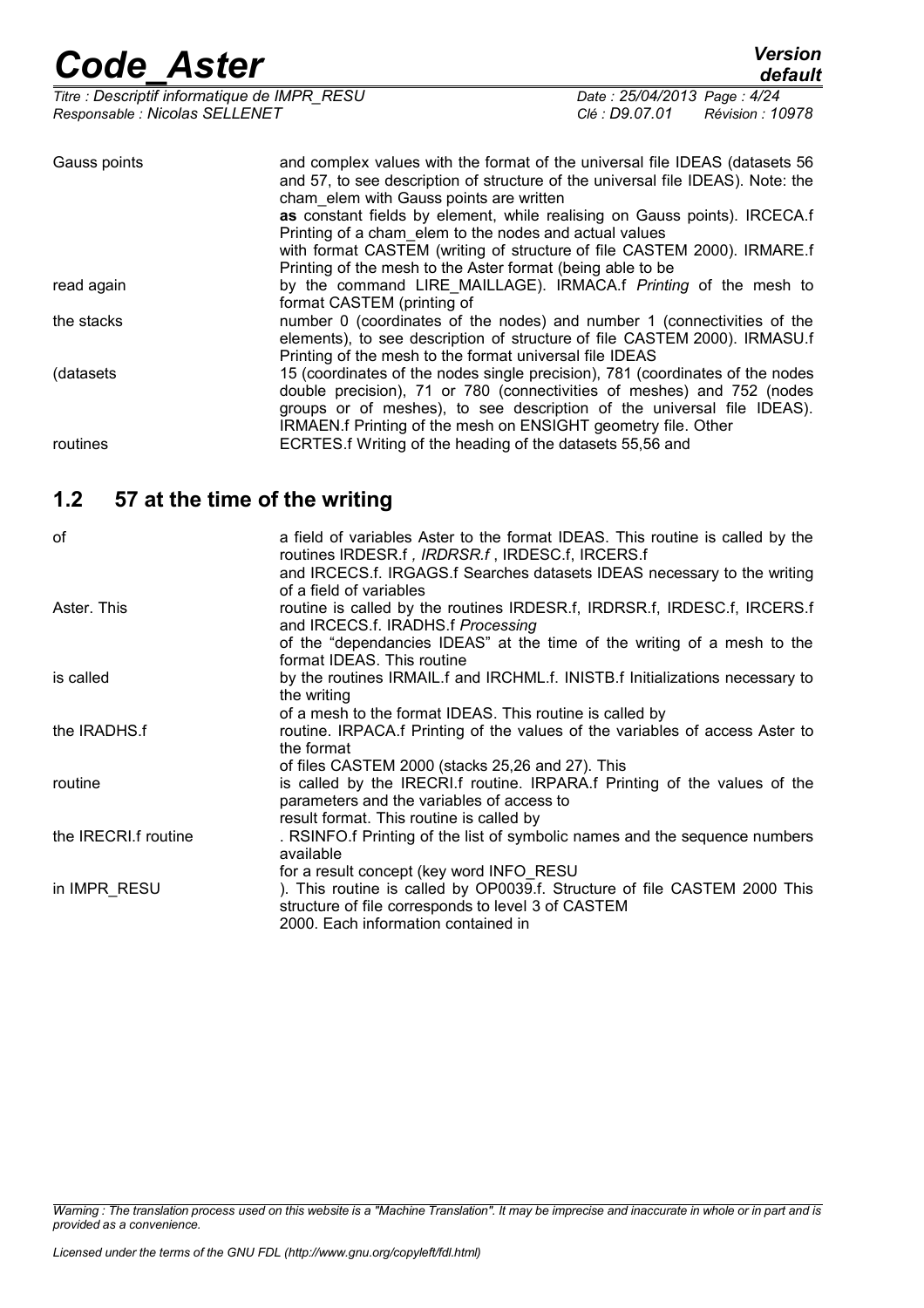*Titre : Descriptif informatique de IMPR\_RESU Date : 25/04/2013 Page : 5/24 Responsable : Nicolas SELLENET Clé : D9.07.01 Révision : 10978*

### **2 the file is preceded by a descriptor**

RECORD OF TYPE followed by an integer (I4). This one indicates

the type of information which follows: general 4Informations on the mesh general 7Informations CASTEM 2000 2Description of a stack 5Fin of file Record

> of the type 4: general information mesh general Information on the mesh . Two lines follow the descriptor

### **2.1 . NIVEAU niv NIVEAU ERREUR ierr DIMENSION ndim DENSITY**

dens niv: number of version CASTEM 2000 (niv = 3, I4) ierr: level of

```
error (ierr = 0, I4) ndim: dimension of the problem (ndim = 2
or 3, 
     I4) dens : density of the mesh (dens = 0.D0 , E 12.5) Record
        of the type 7 : general
     information CASTEM 2000 general Information
     CASTEM 2000. Two lines follow the descriptor
```
### **2.2 . NOMBRE INFO CASTEM 2000 ninfo IFOUR ifour NIFOUR nifour**

IFOMOD ifomod IECHO iecho IIMPI iimpi IOSPI iospi ISOTYP isotyp

```
ninfo: number of information being reproduced
      on line following (ninfo =7, I4) the ifour : computation
options ( - 1: plane strains
                   (if dimension
   2), I4 2: three-dimensional (if dimension 3), I4) nifour: harmonic
   of Fourier (0: no the harmonic , I4) ifomod: type of mode (- 1:
plane (if
                                  dimension 2), I4 2: three-dimensional
(if dimension
   3) , I4) iecho: echo of the data to the screen (iecho
   =1, I4) iimpi: level of printing (iimpi=0, I4) iospi
                               : trace operators (iospi=0 not
   trace, I4 ) isotyp: type of layout of isovaleurs (isotyp
   =1, I4) Record of the type 2: description
      of a stack Description of a stack. This line
      is always followed by line following : CRUSH
```
*Warning : The translation process used on this website is a "Machine Translation". It may be imprecise and inaccurate in whole or in part and is provided as a convenience.*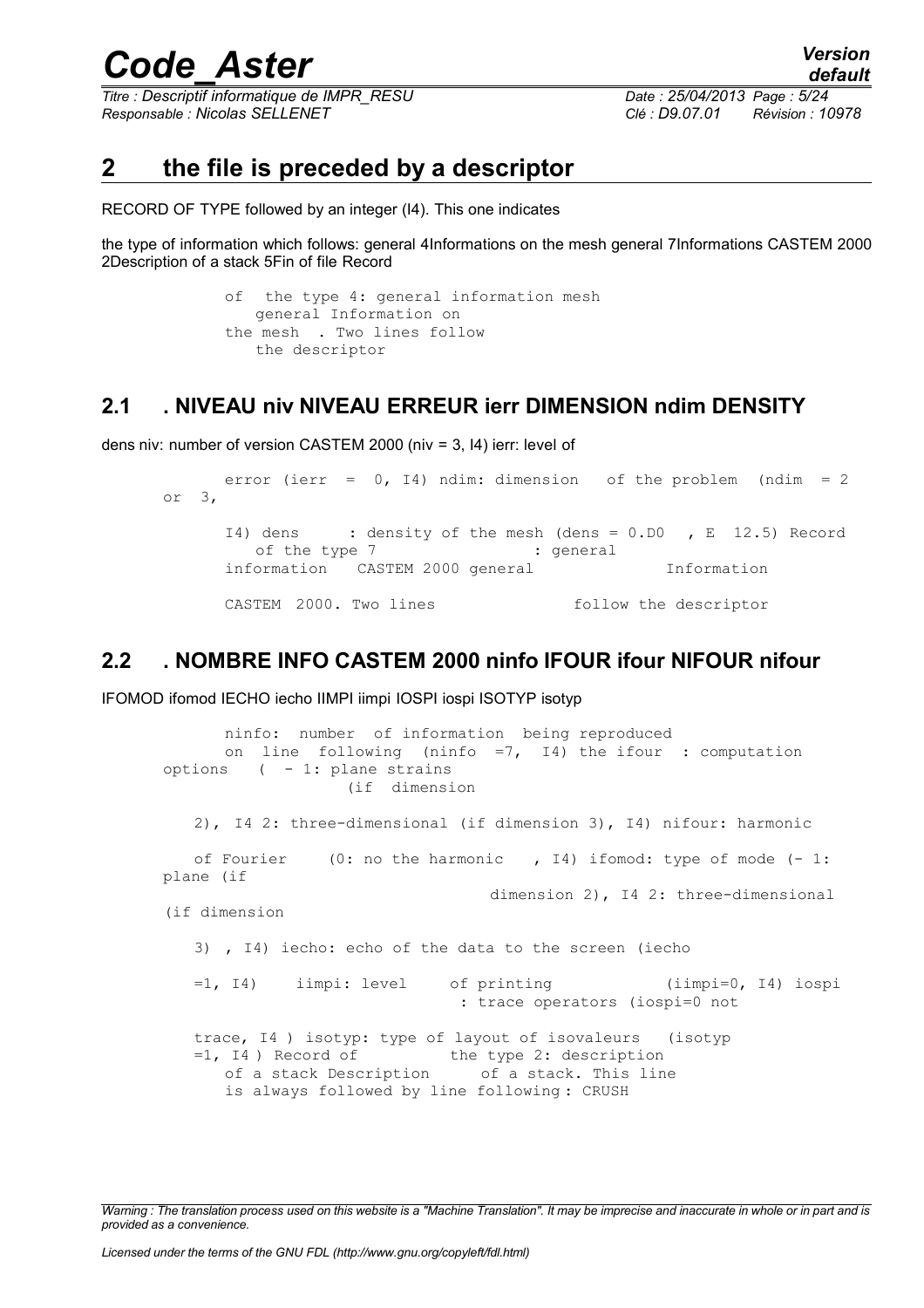*Titre : Descriptif informatique de IMPR\_RESU Date : 25/04/2013 Page : 6/24 Responsable : Nicolas SELLENET Clé : D9.07.01 Révision : 10978*

*default*

### **2.3 NUMERO npile NBRE OBJECTS NAME iobno NBRE OBJECTS**

iob npile: described the type of elements contained in the stack (I4) (npile

```
=0coordonnées of the nodes =1connectivity of the elements
=2champs 
      to the nodes =10description of an array =25pile of realities =26pile
                        of integers =27pile of type key
                              =39champs by elements) iobno
                               : many named objects
                                     (I5) iob: total number of
                                     objects (I5) Crushes
                              0: coordinated
                                     nodes CRUSHES NUMERO
                                     0 NBRE OBJECTS NAME
      iobno NBRE iob OBJECTS the named
      objects are the Aster
```
#### **2.3.1 nodes groups with only one node. If**

the number of named objects is not null, there is two information

; •the list of the names of Aster nodes groups to only one node

(8 (1X, A8)), •the position of each node in the stack (16I5). Then

the coordinates and the density of the points  $follow: X (I), I = 1, iob<sup>*</sup> (ndim)$ +1) (3 (1X, D21.14)). Crush 1: connectivities of the elements

CRUSHES NUMERO 1 NBRE OBJECTS NAME iobno NBRE iob OBJECTS If iobno is not null, there are two lines

#### **2.3.2 , one describing the names of**

the objects (8 (1X, A8) and the other their position ( 16I5). The named

objects are the Aster nodes groups with more than one node, the Aster mesh groups and the meshes of the model Aster

(if required by the user by the key word *MODELS* ). In the objects, one finds: •all the nodes of the mesh in the form of meshes of type POI1. This object is essential during

the reading of fields at nodes

. This object is not named and is always the first object written in this stack, •an object CASTEM 2000 for each Aster nodes group with more than one node. It is of the meshes containing meshes of type POI 1, •an object CASTEM 2000 for each Aster *mesh group* . The object is called after the mesh group in Aster, •Aster mesh

: object named with same name as the Aster mesh *, •*the model Aster (if it were stipulated in *command* IMPR\_RESU by the key word MODELS): object named with same name as *the model*

Aster. *Note:* In Aster, a nodes group and a mesh group can have even name. The interface writes the two objects *with format*

*Warning : The translation process used on this website is a "Machine Translation". It may be imprecise and inaccurate in whole or in part and is provided as a convenience.*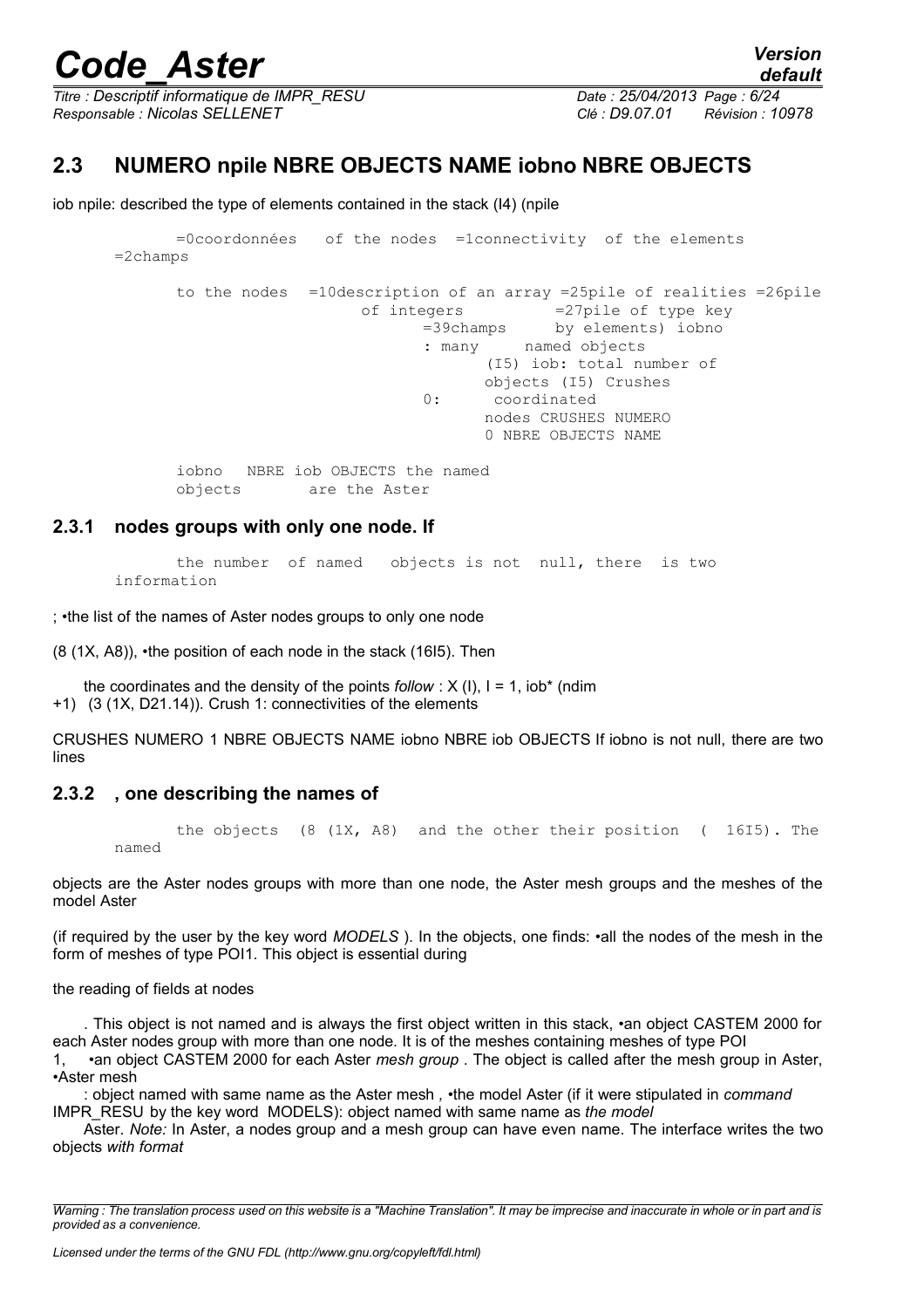*Titre : Descriptif informatique de IMPR\_RESU Date : 25/04/2013 Page : 7/24 Responsable : Nicolas SELLENET Clé : D9.07.01 Révision : 10978*

#### CASTEM

*2000 pennies the same name but in two distinct forms (meshes of type POI1 for the nodes group and meshes of the mesh group ). Taking into account about writing in file CASTEM 2000, it is the object associated with the mesh group which is accessible. Then*

*, for each mesh object, line described this object: --> itype nbsd nbref nbnoe nbelem itype: number of the type of element*

mesh (I5) 1: POI1 2: SEG2 3: SEG3 4: TRI3 6: TRI6 8: QUA

410: QUA814 : CUB8 15: CU 2016: PRI617:

PR1523: TET4 24: TE1025: PYR526: PY13 0: if the object

 is composed of under nbsd objects : number of under objects (I5) For the interface , the number of under objects is the number of

the types of meshes composing the mesh object

. (A mesh group made up

of triangles and quadrangles will be written in the form of three objects CASTEM 2000: •under object containing the triangles, •under object containing the quadrangles, •a named object pointing on the two other objects ) nbref: many references (=0

, I5 ) nbnoe: many nodes per element

 $(15)$   $(=0$  if object pointing on under objects) nbelem

: many elements (I5) (=0 if object

pointing on under objects) Note:: Under object of a given object is standard

all the elements in the same way being able to be extracted. If the object consists

of only one

type of elements, there is not under objects. If nbsd  $\Box$  0, the list of the rows of under objects is registered at line according to (16I5). If itype=0, then necessarily nbsd  $\Box$ .

That means that object is with a grid with elements of the different types. If nbsd=0, One finds then the list of the numbers of the colors of each element ICOLOR (I), I=1, nbelem (16I5) Then the list of the numbers

of

the nodes "tops" of elements (NUM (I, J) I=1, nbnoe), j=1, nbelem (16I5) Stack 2: field at nodes CRUSHES

NUMERO 2 NBRE OBJECTS NAME iobno NBRE iob OBJECTS This stack makes it possible to write cham no Aster.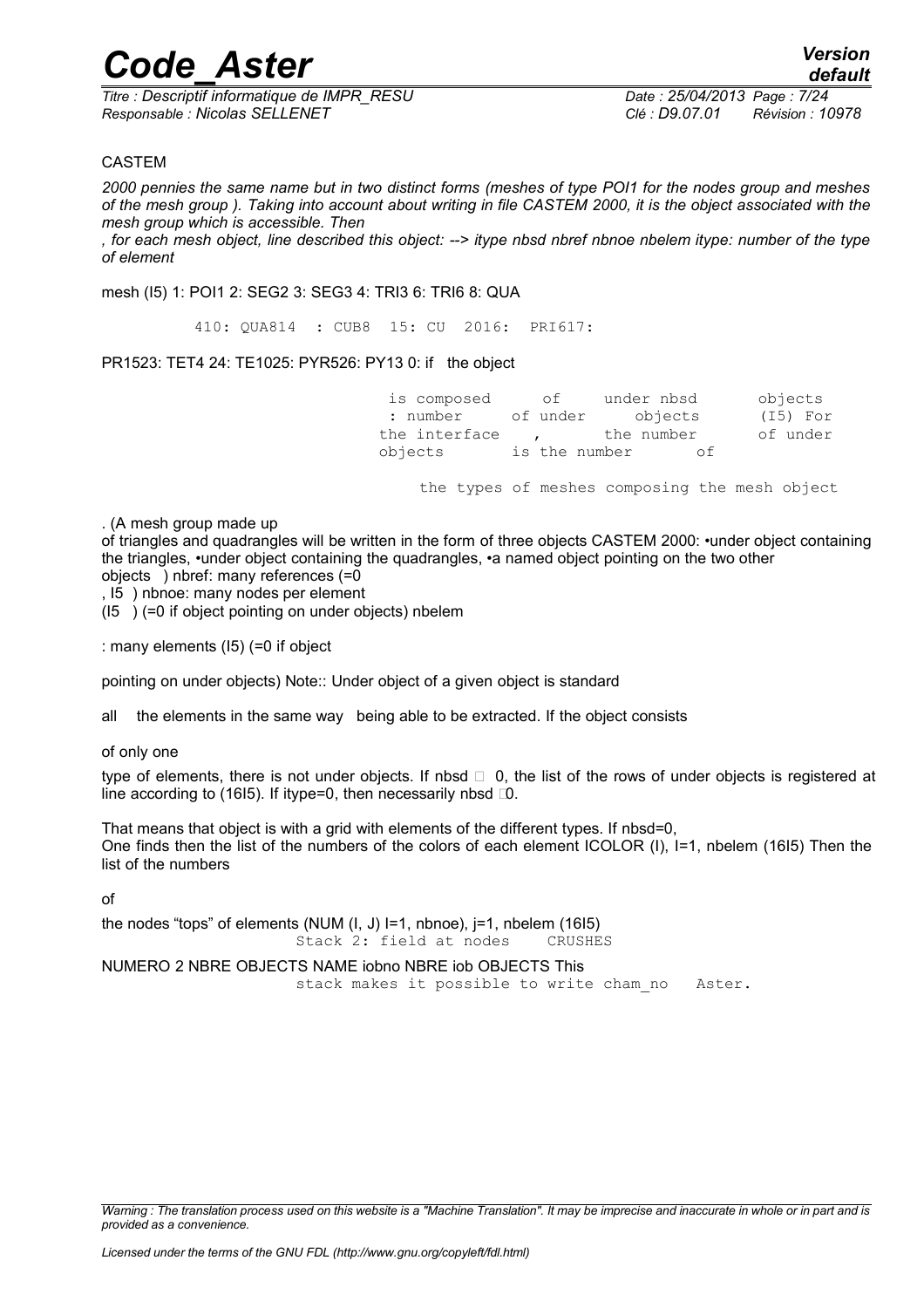*Titre : Descriptif informatique de IMPR\_RESU Date : 25/04/2013 Page : 8/24 Responsable : Nicolas SELLENET Clé : D9.07.01 Révision : 10978*

*default*

#### **2.3.3 The cham\_no can be**

named fields of variables or fields of variables resulting

from a result concept (in which case *they* are not expressly named). iobno = 1si cham\_no Aster named 0si associated with a symbolic name of a result concept iob  $= 1 -$  If iobno 0, the two following lines

> appear in the file with format CASTEM 2000: •name of the CHAM\_NO Aster (

 $1X, AB$  ),  $\cdot$ 

number of occurrence of the field at nodes in file CASTEM 2000 (I5). --> nbsch nbcmp ifour

( 3I5) nbsch: number of "under

fields at nodes " = 1 (one considers that all the nodes have the same number

of degrees of freedom ; the envelope

of the degrees of freedom present). nbcmp: number of components present at the nodes: wrap of the components. ifour: 2 = three-dimensional type of computation --> ipgeo

nbpoin nbcmp (3I5) ipgeo: pointer in the stack of connectivities of the elements

= 1 (the object made up of the elements

of the type POI1 associated with all

the nodes with the mesh is always written at the beginning of the stack of connectivities). nbpoin: many points of the mesh. nbcmp: number of components (idem that on the line preceding one). --> NOMCMP (I) (1:4), I=1, nbcmp

16 (1X, A4) list of the names of the components

. They are the first four characters of the name of the components

Aster, except for displacements (DX

becomes UX, DY becomes UY, DZ becomes UZ, DRX becomes X-ray, DRY becomes RY and DRZ becomes RZ). -- *> NOHARM* (I), I=1, nbcmp (16I5) corresponds to the numbers of the harmonics of Fourier. These parameters are identically null in the case

```
of the interface Aster - CASTEM
```
2000. --> Name of the quantity  $(1X, A71)$ . --> 1 line white --> (Value of the field  $(I, J)$ , I=1, nbpoin), i=1, nbcmp) (3 (1X, E21.14 *)).* Crush 39: field

> by element CRUSHES NUMERO 39 NBRE OBJECTS NAME

iobno NBRE iob OBJECTS This stack makes it possible to write cham\_elem

*Warning : The translation process used on this website is a "Machine Translation". It may be imprecise and inaccurate in whole or in part and is provided as a convenience.*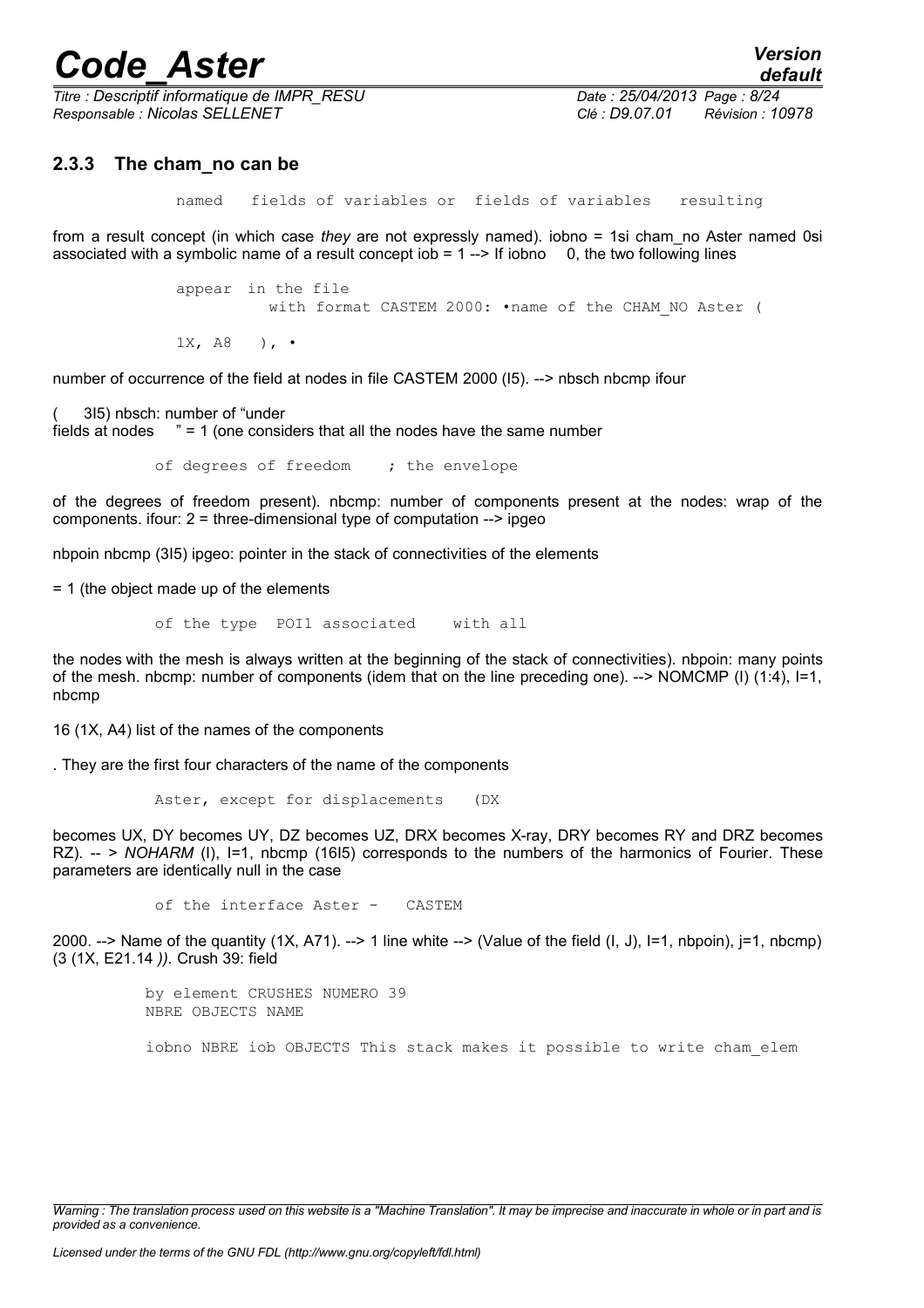*Titre : Descriptif informatique de IMPR\_RESU Date : 25/04/2013 Page : 9/24 Responsable : Nicolas SELLENET Clé : D9.07.01 Révision : 10978*

#### **2.3.4 with the nodes Aster. The cham\_elem**

with the nodes can be named fields of variables or

fields of variables resulting from a result concept ( *in which* case, they are not expressly named). iobno = 1si cham elem with the nodes named in Aster 0si associated with a symbolic name of a result concept iob = 1 --> If iobno  $\Box$ 0,

> the two following lines appear in the file with format CASTEM 2000: . name of the CHAM ELEM Aster

 $(1X, A8)$ ,

•number of occurrence of the cham\_elem to the nodes in file CASTEM 2000 (I5). --> nzone ifour

lcomp nbcar (4I5) *) nzone* : number of under zones. It is equal to the number of the type of elements present, in the model

. A model made up of triangles

and quadrangles are composed of two pennies zones. ifour: three-dimensional type of computation = 2 lcomp: 4

nbcar: number of characters composing the type of the cham\_elem = 16 --> title of the cham

\_elem: name of the quantity Aster (1X, A

71) (saufCONTRAINTESpour

quantities SIEF\* or SIGM\* DEFORMATIONSpour quantities

EPSI\*) --> (n1 N2 n3 n4 n5 n6 *n7) X* nzone (16

I5) n1 : pointer in the stack of connectivities of the elements . Number of occurrence of

the model Aster ( or of its under objects if nzone  $\square$ 

0) in the stack of connectivities N2: 0 n3: number of components of under zone n4: *0 n5:* 0 n6: 0 n7: 0 (cham\_elem defined in the nodes. Documentation available

| Ga<br>uss<br>poi<br>nts | does not indicate<br>the value for cham elem to                                                                                   |
|-------------------------|-----------------------------------------------------------------------------------------------------------------------------------|
| For                     | each component of under zone, number of the harmonic (1615). n3 $X$ (0.) X nzone<br>--> Name of the components (NOMCMP (I) (1:8), |

I=1, n3) X nzone (8 (1X, A8)) The names of components are composed of the first 2 characters

*Warning : The translation process used on this website is a "Machine Translation". It may be imprecise and inaccurate in whole or in part and is provided as a convenience.*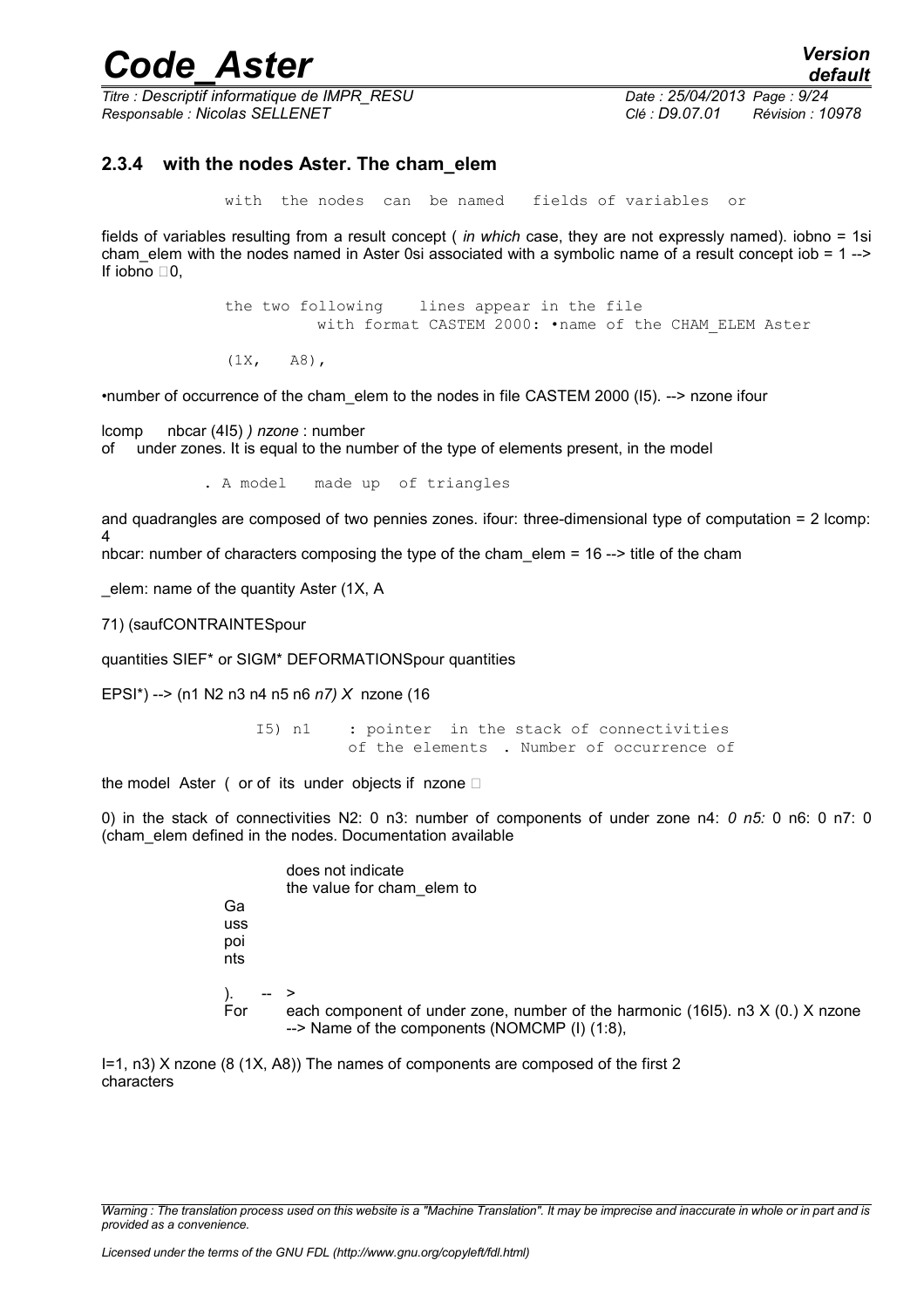*Titre : Descriptif informatique de IMPR\_RESU Date : 25/04/2013 Page : 10/24 Responsable : Nicolas SELLENET Clé : D9.07.01 Révision : 10978*

concaténés with the last 2 characters of the name of the component

Aster. For the local variables, there are VAR1, VAR2,… For the stress components, SiXX becomes SMXX,…, SiYZ becomes SMYZ *. -->* Standard of the components ("REAL\*8") X n3 X nzone 4 (1X , A16) --> Value of the field by element to the nodes in each under zone --> n1 N2 0 0 (16I5) --> (VAL (I, J), i=1, n1) (j=1, N2) (1P, 3 E22.14) n1

: number of nodes defining meshes under zone considered

. N2 : many elements of under zone considered . Writing

of a result concept Aster to format CASTEM the 2000 concepts Aster results are written with format CASTEM 2000, in

### **2.4 the shape of arrays. The stacks necessary to the writing of**

an array are (in the order *and for* each sequence number): •Crush 27: crush of standard key

, allows to have the list of the "concepts" available for the array: variables of access, sequence number

, fields at nodes , fields per element. That gives the indices "character" of the array, and makes it possible to extract from the array, a reality, an integer, a field at nodes, or a field by element.  $U = A$ rray. 1. DEPL It is the key DEPL which appears in stack 27. •Crush 26: crush integers; allows to write the value of

the sequence number and

the value of the variables of access of the whole type.

Stack 26 appears for each variable of access and the sequence number, and this for all the sequence numbers. •Crush 25: crush realities, allows to write the value of the variables of access of the real type. This stack appears for each variable

of access and each sequence number. •Crush 2: field at nodes (format describes previously), •Crush 39: field by elements (format describes previously), •

Crush 10: description of the array. Give the occurrence of each

object constituting the array in the file to format CASTEM 2000.

For example , the field at nodes at the sequence number 10 is the 50ème object of type field at nodes stored in the file. Crush 27: Crush standard key CRUSHES NUMERO 27 NBRE OBJECTS NAME 0 NBRE OBJECTS iob iob = number "of objects" constituting array CASTEM

#### **2.4.1 2000 for a given**

sequence number. These objects are identified by a character

string

of 4 characters. The objects present are: •ORDR, whole value of the sequence number, •the first 4 characters of the variables of access (for example

: INST,…), •the first 4

characters of the name of the quantity associated

with the fields at nodes and/or the fields by element (for example: DEPL, SIGM

, …). It is thus supposed that the number of variables of access and fields is identical for all the sequence numbers, and that they are in the same way

standard. The following records are then present in the file: --> ncar nmot (2I5) ncar: nombre total of characters  $=$  inh

*Warning : The translation process used on this website is a "Machine Translation". It may be imprecise and inaccurate in whole or in part and is provided as a convenience.*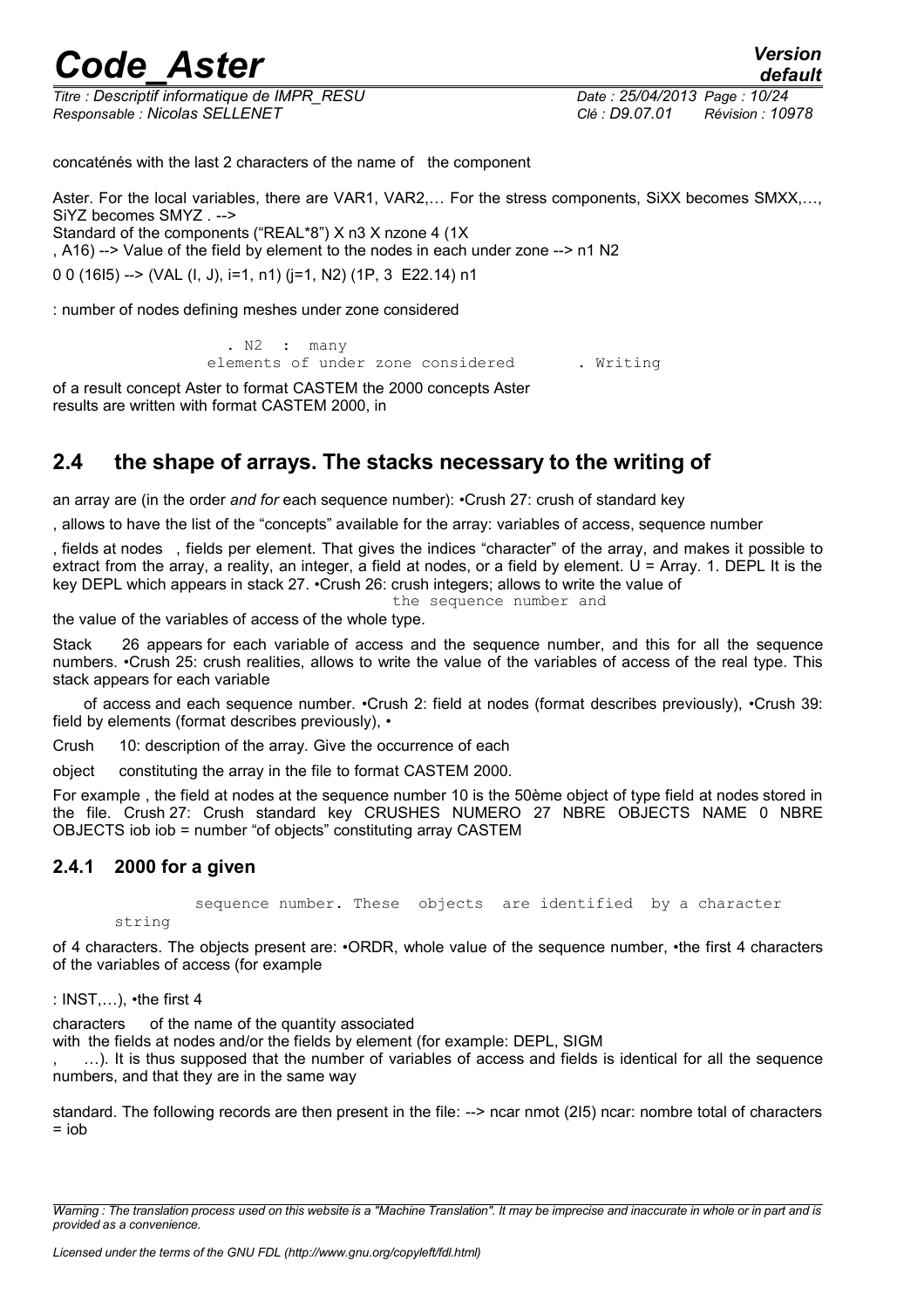*Titre : Descriptif informatique de IMPR\_RESU Date : 25/04/2013 Page : 11/24 Responsable : Nicolas SELLENET Clé : D9.07.01 Révision : 10978*

*default*

\*4 nmot: number of words = iob. --> character string (A72) for example

ORDRINSTDEPLSIGM

for a result concept which has time for variable of access,

a field at nodes of type displacement

and a field by element of type forced. --> (npos) X iob (12I5) pointer on the preceding character string. Crush 26: Crush integers CRUSHES NUMERO 26 NBRE OBJECTS

NAME 0 NBRE iob

OBJECTS •If writing of the value of sequence number:

#### **2.4.2 iob = 2 \* NBORDR where NBORDR**

many sequence numbers present in the result concept

Then follow 2 records; the first

is an integer

which is equal to 2\*NBORDR (I5), the second is a list of integers (I, value

of the ième sequence number), I = 1, NBORDR (7I11). •If writing of a variable of access of the whole type: iob = 1 Then follows 2 records ; the first is 1 (I5) and the second

the value of the variable of access (2I11). Crush 25: Crush

realities

CRUSHES NUMERO 25 NBRE OBJECTS NAME 0 NBRE iob OBJECTS This stack allows to write the actual values of

#### **2.4.3 the variables of access of the concepts**

results , and is written for each variable of

access and each sequence number: iob = 1 Then follows 2 records; the first is 1 (I5) and the second the value of the variable of access (1X, 1P21.14). Crush 10

: descriptor

of the array CRUSHES NUMERO 10 NBRE OBJECTS NAME 1 NBRE OBJECTS 2 This stack makes it possible to define structure of

*Warning : The translation process used on this website is a "Machine Translation". It may be imprecise and inaccurate in whole or in part and is provided as a convenience.*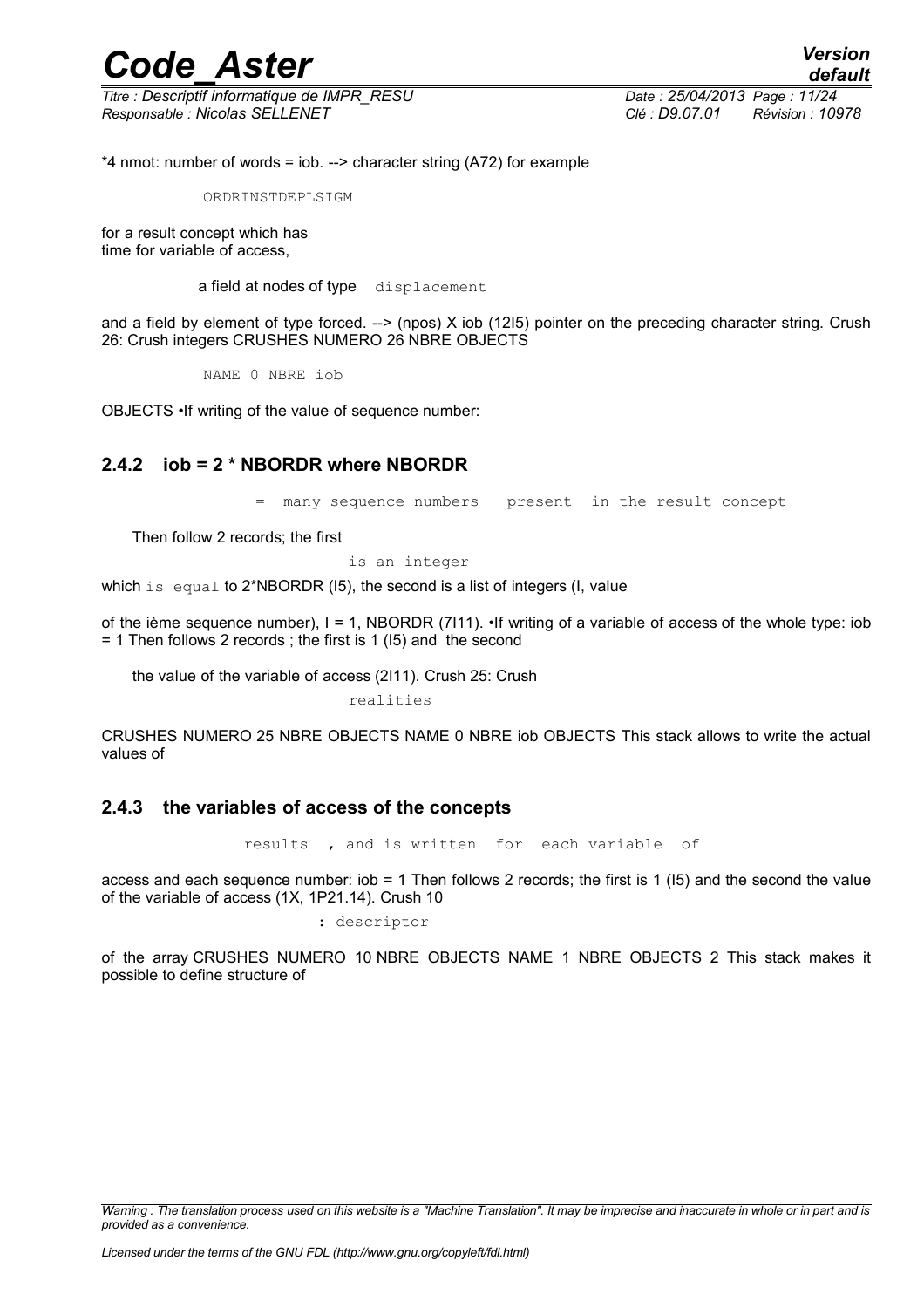*Titre : Descriptif informatique de IMPR\_RESU Date : 25/04/2013 Page : 12/24 Responsable : Nicolas SELLENET Clé : D9.07.01 Révision : 10978*

*default*

#### **2.4.4 the array (which is in fact an array**

of arrays) by giving the position of the stacks constituting

the array (order of appearance in the file with format CASTEM 2000). The records necessary to the description of the array are: --> name of the array which is not other than the name of the result concept

Aster (1X, A8) --> nbobj (I5) It is the number of words constituting

the stack of the type mot. --> ncar (I5) It is the nombre total of characters *indicated*

in the stack of the type mot. --> (27 posmot numpile position) X nbobj (16

I5) 27: crush

of type mot. posmot: integer indicating the occurrence in the character string

appearing in the stack of the type mot. numpile

: number of the stack

containing the relative information with the occurrence posmot (26, 25,2 or 39). position: occurrence of the stack in the file with format CASTEM 2000. For example: Let us suppose that in the stack of type key, one has

ORDRINSTDEPLSIGM. The array consists of four objects: •an object

**of the whole type** (associate with character string ORDR), which is stored in a stack of

number 26, which contains the value of the sequence number

, and which for the sequence number considered is the ème array of this type, •an object of the real type (associate with the character string INST) which is stored in a stack of number 25, which contains *i* the value of the time

and which for the sequence number considered is the ème array of this type, •an object of type field at nodes (associate with character string DEPL) which is stored in a stack of number 2, *j* which contains the values

of the field of displacement in all the nodes of the mesh, and which for the sequence number considered is the ème array of this type, •an object of type field by elements (associate with character string SIGM) which is stored in a stack of number *k* 39, which contains the values

of the stress field, and which for the sequence number considered is the ème array of this type. 27 1 26 I 27 2 25 J 27 3 2 K 27 4 39 L --> 4 X sequence number (I5) --> 26 numéroordre 10 numérotable Structure *l* of the universal file

IDEAS the total structure of a universal

file IDEAS is presented

in the form of datasets characterized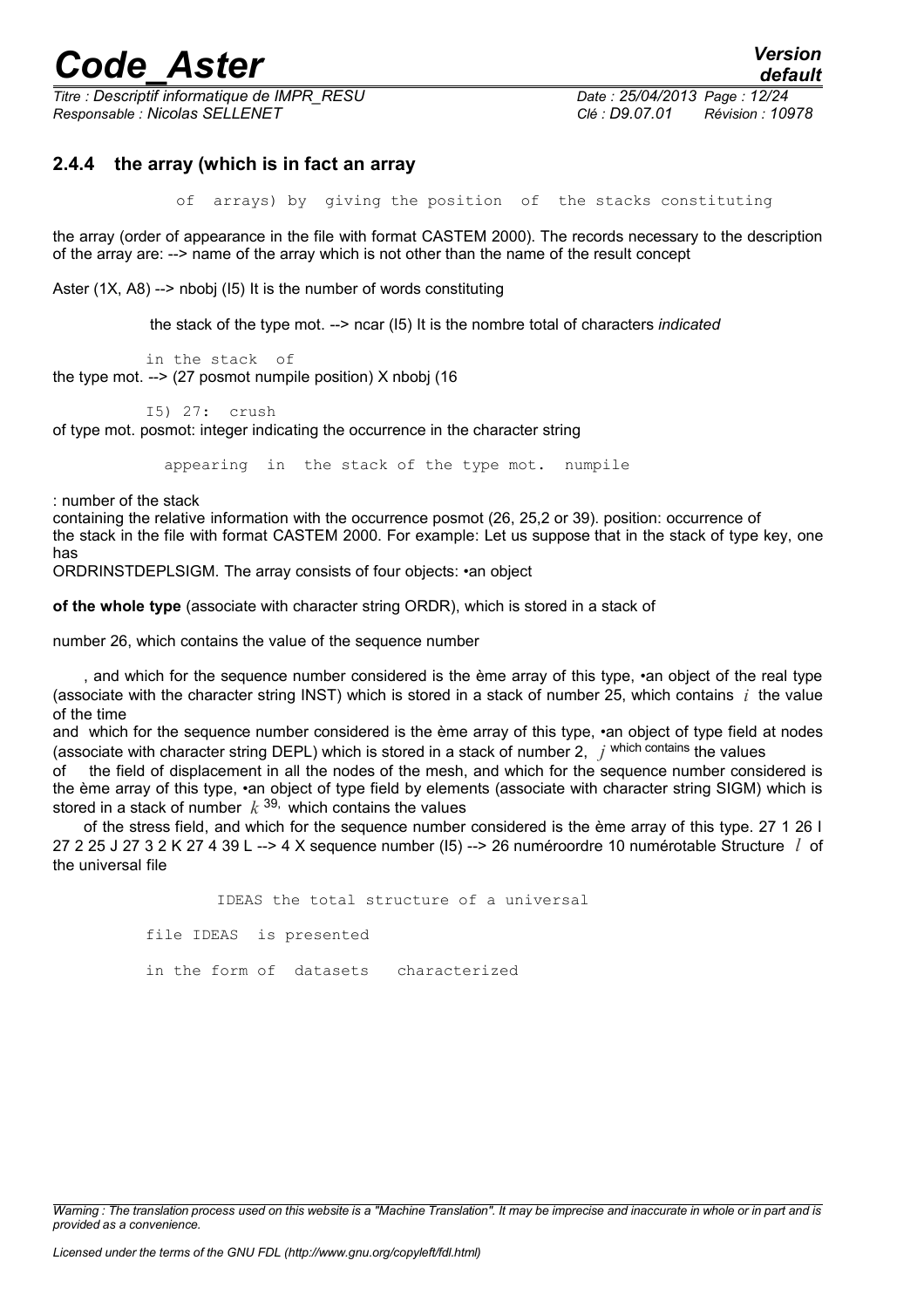*Titre : Descriptif informatique de IMPR\_RESU Date : 25/04/2013 Page : 13/24 Responsable : Nicolas SELLENET Clé : D9.07.01 Révision : 10978*

*default*

### **3 by their number. Each dataset**

is framed by line "-  $1$ ": - 1 n° dataset - - - - 1 - 1 n° dataset - - - - 1 Each dataset contains a particular type

#### of information (coordinated nodes

|   |         |     | connectivities |
|---|---------|-----|----------------|
|   |         | оf  |                |
|   | meshes  |     |                |
| , | results |     |                |
|   |         | t.o |                |
|   |         |     | the nodes      |

,…), and is characterized by a number and a clean data-processing structure. However, the numbers of dataset and their data-processing structure are not solidified and can vary from a version to another.

Command IMPR\_RESU makes it possible to print meshes, and results with the nodes or by elements, and this, with the choices of the user

, in version  $4 \text{ or } 5$  of IDEAS. So the number of datasets written by the command IMPR\_RESU is reduced: Version 4 Version 5.151.151 Contains 775.775 Properties

of the beams meshes 15 Coordinates of the nodes in single precision 781 Coordinates

| of the nodes  | in double precision |                                                                                                                                                                                                     |
|---------------|---------------------|-----------------------------------------------------------------------------------------------------------------------------------------------------------------------------------------------------|
| 71.780<br>752 | 57 (                | Connectivity of the 752<br>Nodes groups and meshes 55 55 Results<br>with the nodes (cham no) 56 56 Results by<br>elements<br>(cham elem at the Gauss point<br>57 Results with the nodes by elements |
| 151           |                     | (cham elem with the nodes) Dataset<br>: Titrate - 1 151% Title Vxx.xx.xx Aster of the<br>date result<br>of the date-stamp (A80) 1st line of the title<br>Aster (A80) 2nd line                       |

*Warning : The translation process used on this website is a "Machine Translation". It may be imprecise and inaccurate in whole or in part and is provided as a convenience.*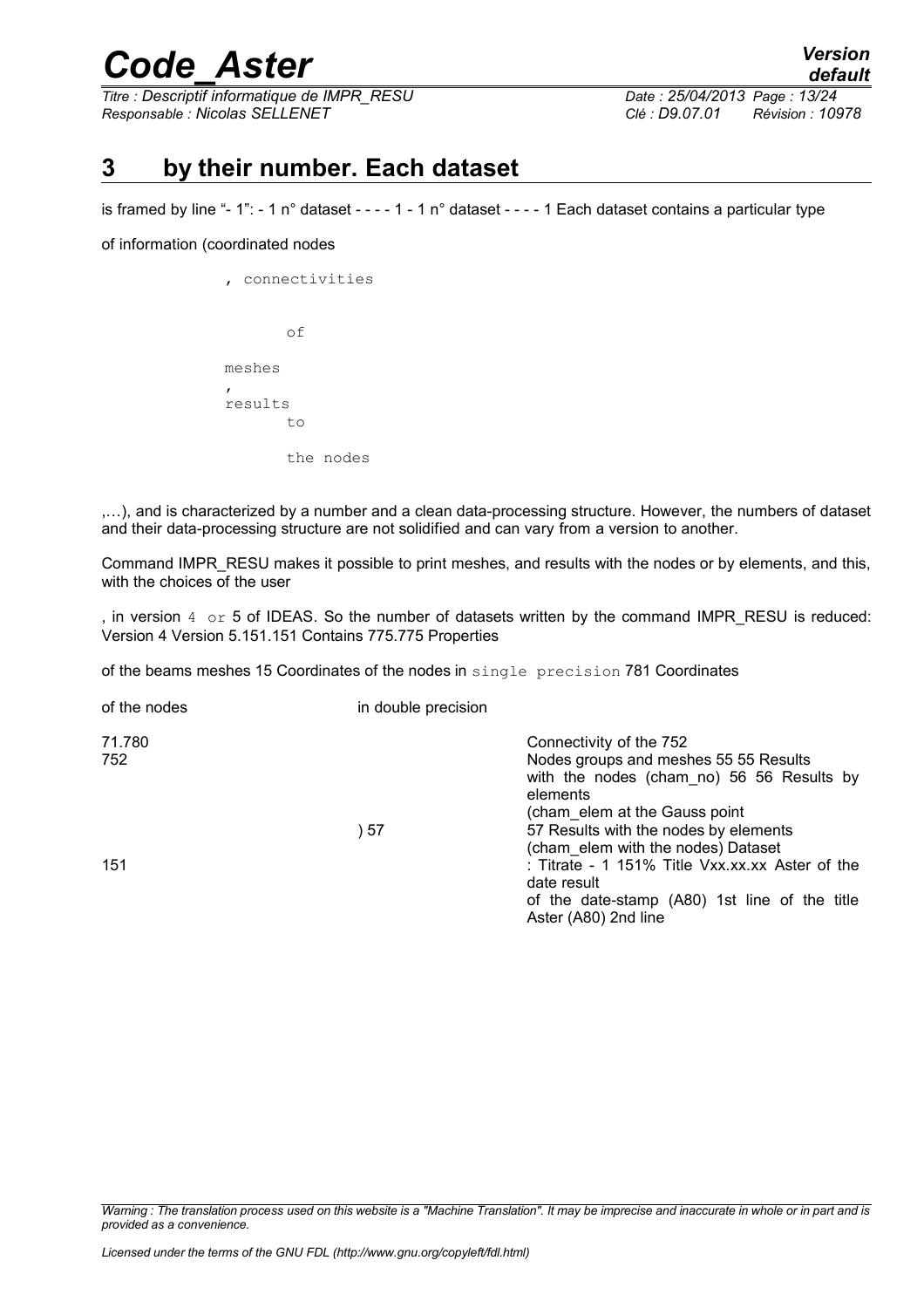*Titre : Descriptif informatique de IMPR\_RESU Date : 25/04/2013 Page : 14/24 Responsable : Nicolas SELLENET Clé : D9.07.01 Révision : 10978*

### **3.1 of the title Aster (A80)**

```
line
    white (A80)
    4th line of the title Aster ( A80) 5th line of the
title
       Aster (A80) 6th line of the title
       Aster (A80) - 1 This dataset is
       always the first
       dataset written in the universal
       files IDEAS generated by the command
       IMPR_RESU. Dataset
    775
```
: Properties of the beams This dataset is compulsory when the mesh comprises elements of type beam, and appears

### **3.2 then just after the dataset 151. -**

1 775% Properties can section beams 100 (3I10) BEAM1 0.0.0.0 .0.0. (6 (1PE13.6)) 0.0.0.0. (4 (1PE13.6)) 0.0.0.0 .0.0. (6 (1PE13.6))

```
0.0.0.0
   .0 .0. "0.0.0.0 .0.0. "0.0.0.0 .0.0. "0.0.0.0
       \mathbf{0.0} .
"0.0.0.0
   .0.0 . " 0.0.0.0
   .0.0." 117814110
           (6I10 )
0451111. (
   4I10,1PE13.6 )
   - 1 Dataset
   15 : Coordinated
                  nodes
   in single precision
                  If
   the user requests
              the writing
           of a mesh
       from the format
     universal file
```
### **3.3 IDEAS version 4, the coordinates of the nodes are written**

in single precision, in the form of this dataset. - 1 15% Nodes n0011XYZ (4l10,3E13.6) ••••••• ••••••• - 1: number of the node (it is the number Aster except

| if |          |
|----|----------|
|    | the mesh |
|    |          |
| by |          |

were generated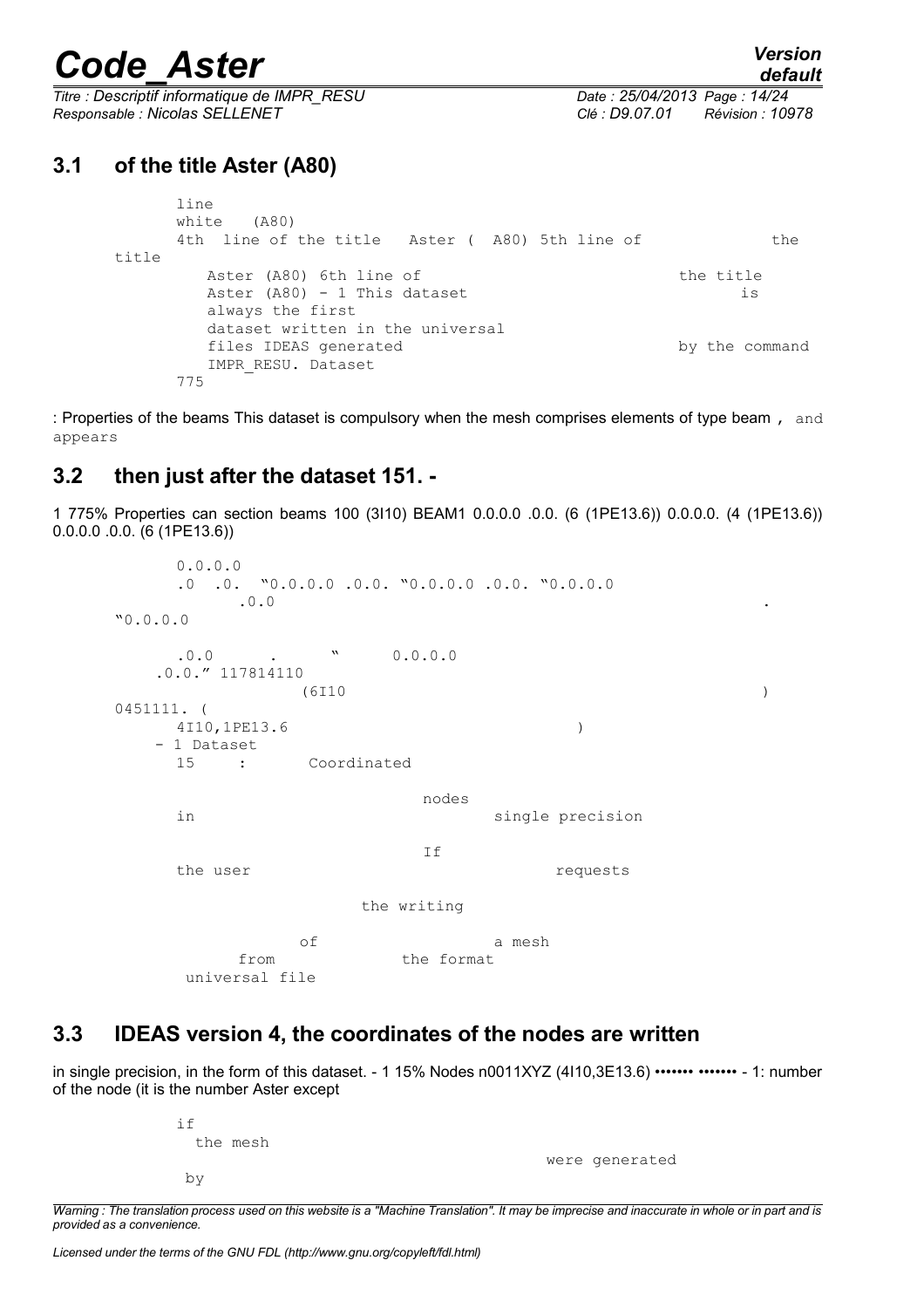| <b>Code Aster</b>                                                              |       |  |                  | Date: 25/04/2013 Page: 15/24<br>Clé : D9.07.01 | <b>Version</b><br>default |    |  |
|--------------------------------------------------------------------------------|-------|--|------------------|------------------------------------------------|---------------------------|----|--|
| Titre : Descriptif informatique de IMPR_RESU<br>Responsable : Nicolas SELLENET |       |  | Révision : 10978 |                                                |                           |    |  |
|                                                                                | IDEAS |  |                  | which                                          | case                      | ıt |  |

is the number IDEAS ) .

*n* Following information relates to the definition of the coordinate system which in Aster is always the cartesian coordinate system, from where

value 0. The fourth information indicates the color affected during the display *of* the node. , are the three coordinates of the node. A each

node of the mesh corresponds one line in the dataset 15. Dataset 781: Coordinated

*X Y Z* nodes in double precision If

the user requests the writing of a mesh from the format universal file

### **3.4 IDEAS version 5, the coordinates of the nodes are written**

in double precision, in the form of this dataset. - 1 781% Nodes Real\*8 n0011 (4I10) for each node XYZ  $(3E25.17)$  •••• •••  $-1$  N; number of the node (it is the number

|              | Aster<br>except if the mesh |       |            |            |
|--------------|-----------------------------|-------|------------|------------|
|              |                             |       |            | were       |
| qenerated    |                             |       |            |            |
|              |                             |       | by IDEAS   |            |
| $\mathbf{r}$ | in                          |       |            | which case |
| it           | is                          |       | the number |            |
|              |                             | IDEAS |            |            |
| $\bullet$    |                             |       |            |            |

Following information relates to the definition of the coordinate system which in Aster is always the cartesian coordinate system, from where

value 0. The fourth information indicates the color affected during the display *of* the node. X, Y, Z are the three coordinates of the node. A

each node of the mesh correspond two lines in the dataset 781. Dataset 71: Connectivities

of meshes If the user requests

the writing of a mesh from the format universal file IDEAS version

### **3.5 4, connectivities of meshes are written**

in the form of this dataset. - 1 71% Elements IMAS ICOD1 ICOD2 IPHY IMAT 7 NNOE (7110) NODSUP (J), J=1, NNOE (8l10)  $\cdot \cdots \cdot \cdot$  - 1 the two lines

```
of information indicated
   are written for each element
of the mesh. IMAS: Number
of the mesh . It is
the number
```
Aster except if the mesh were generated by IDEAS, in which case it is the number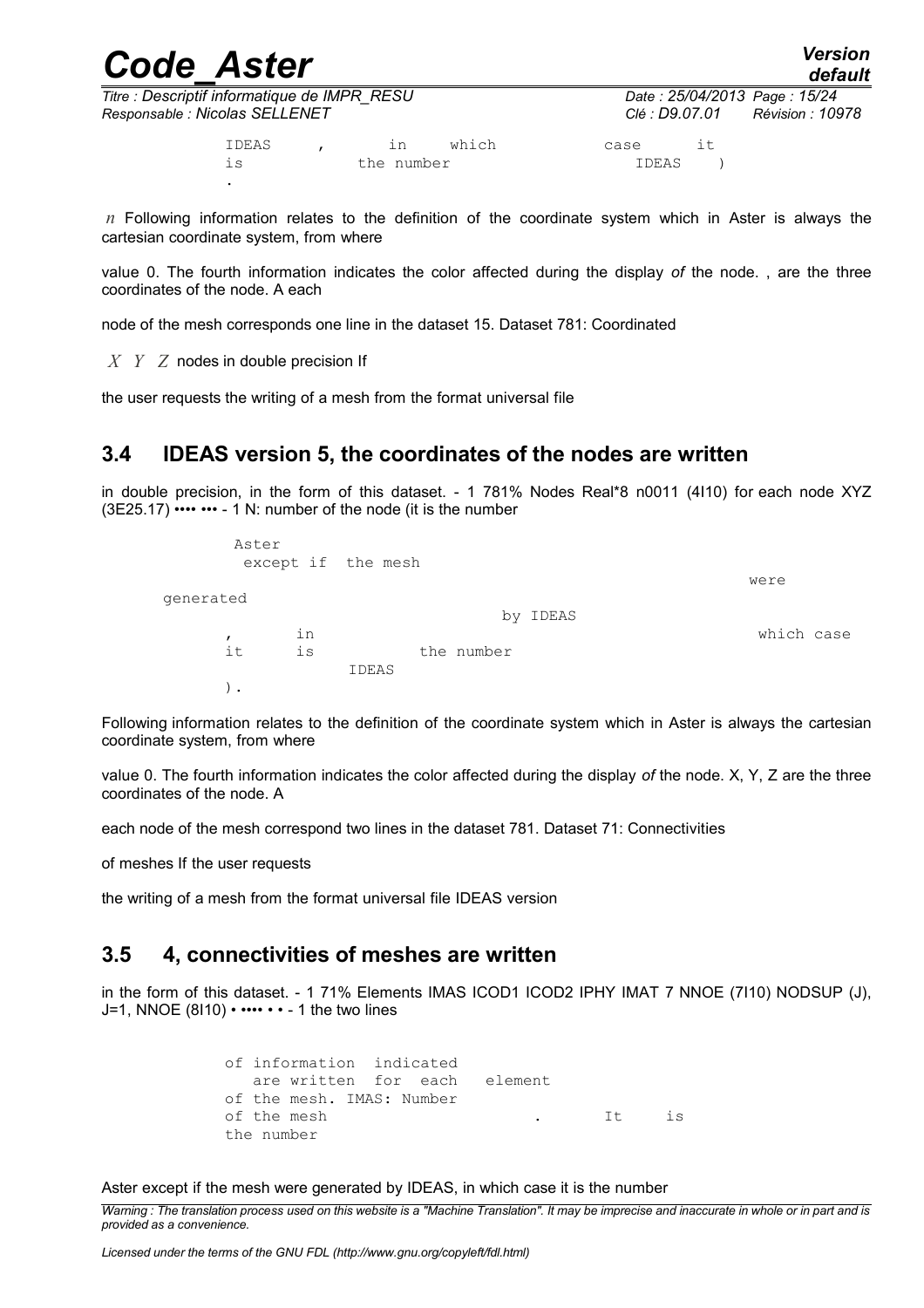*Titre : Descriptif informatique de IMPR\_RESU Date : 25/04/2013 Date : 25/04/2013 Page : 25/04/2013 Page : 25/04/2013 Page : 25/04/2013 Page : 25/04/2014 Page : 25/04/2014 Page : 25/04/2014 Page : 25/04/2 Responsable : Nicolas SELLENET Clé : D9.07.01 Révision : 10978*

*default*

IDEAS. ICOD1: Code graphic element. Code *graphic* Mesh Nodes Linear Type 1 2 Linear 2 Linear Triangle 3 3 Quadratic Triangle

*Warning : The translation process used on this website is a "Machine Translation". It may be imprecise and inaccurate in whole or in part and is provided as a convenience.*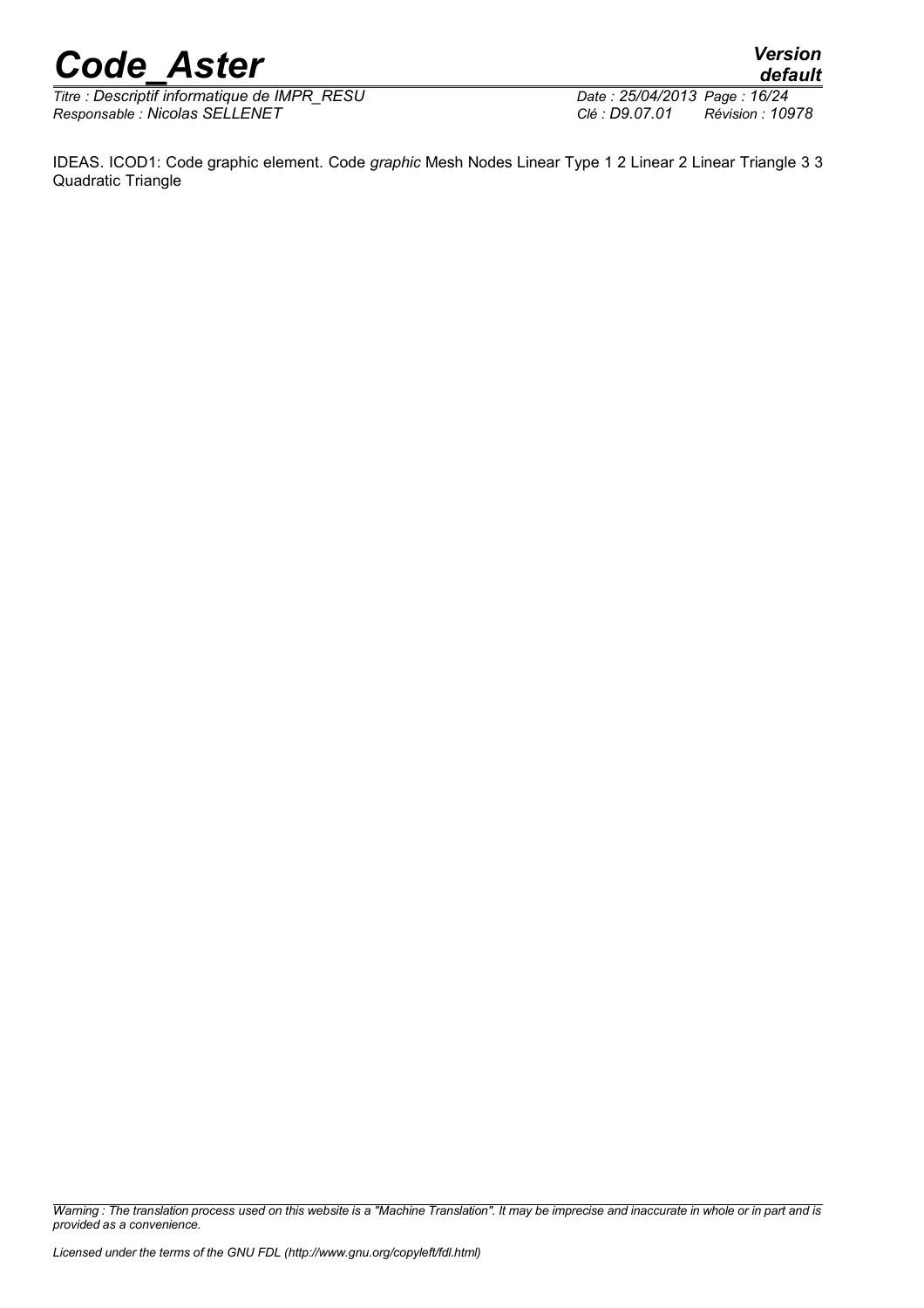*Titre : Descriptif informatique de IMPR\_RESU Date : 25/04/2013 Page : 17/24 Responsable : Nicolas SELLENET Clé : D9.07.01 Révision : 10978*

*default*

#### 6 4 Cubic Triangle 9 5 Linear

| Quadrilateral 4 | 6                    | Quadratic   |                       |
|-----------------|----------------------|-------------|-----------------------|
|                 | Quadrilateral 8      |             | 7 Cubic               |
|                 | Quadrilateral        | 12          | 14                    |
| Linear          |                      | Tetrahedron | 4 15                  |
|                 | Quadratic            |             | Tetrahedron 10        |
|                 | 16 Linear            |             | Pentahedron 6         |
|                 | 17 Quadratic         |             | Pentahedron 15        |
|                 | 18 Cubic             |             | Pentahedron 24        |
|                 | 19 Linear            | Hexahedron  | 8                     |
| 20              | Quadratic Hexahedron | 20          | 21                    |
| Hexahedron      | 32                   | Cubic       | <b>ICOD</b>           |
| 2               | : Descriptor         |             | of the finite element |
|                 | By default           |             | л,                    |
| a value         | of the descriptor    |             |                       |
| is assigned     | to                   | each        | type of               |
| mesh            | . That               |             | is done               |

when the user did not specify

of model Aster and that one thus does not have the knowledge of the type of the finite element. Type of mesh Descriptor POI1 161 (lumped farmhouse) SEG2 21 *(linear* beam) SEG3 24 (parabolic beam) TRIA3 74 (membrane linear triangle) SORTED

| 672 (membrane | parabolic |                                     |
|---------------|-----------|-------------------------------------|
| triangle      |           | ) TRIA9 73 (membrane                |
|               | cubic     | triangle)                           |
| QUAD4         | 71        | (membrane linear                    |
| quadrilateral |           | ) QUAD8 75 (membrane                |
| parabolic     |           | quadrilateral) QUAD12 76 (membrane  |
|               | cubic     | quadrilateral) TETRA4 111           |
| (solid        |           | linear tetrahedron) TETRA10 118     |
| (solid        | parabolic | tetrahedron) PENTA6 112 (solid      |
| linear        |           | wedge) PENTA15 113 (solid parabolic |
|               | wedge     | ) HEXA8 115 (solid linear           |
| brig) HEXA    | 20.116    | (solid parabolic brig)              |
| When          | the user  | provided                            |
| a name of     | model     | , one refines these values          |
| by default    |           | by taking account of                |
| the type      | οf        | the finite element.                 |

The elements concerned are: MEAXQU4/THAXQU4 --> 84 (quadrilateral Axi linear) MEAXQU8/THAXQU8 --> 85 (quadrilateral Axi parabolic) MEAXTR3/THAXTR3 --> 81 (Axi linear

| triangle) MEAXTR             | 6/THAXTR      | 6 --> 82 (Axi parabolic             |
|------------------------------|---------------|-------------------------------------|
| triangle) MEDPQU             | 4/THDPQU      | 4 -- > 54 (strain linear Planes     |
| quadrilateral                | ) MEDPQU      | 8/THDPQU8 --> 55 (strain            |
| parabolic Planes             | quadrilateral | ) MEDPTR3/THDPTR                    |
| $3 - 51$ (strain             | linear        | triangle Planes) MEDPTR6/THDPTR6 -- |
| > 52 (strain parabolic       | triangle      | Planes) MECPQU4/THCPQU4 --> 44      |
| (Planes quadrilateral stress | linear        | ) MEPLQU4/THPLQU4 MECPQU            |
| 8/THCPQU8-                   | > 45 (Planes  | quadrilateral stress parabolic      |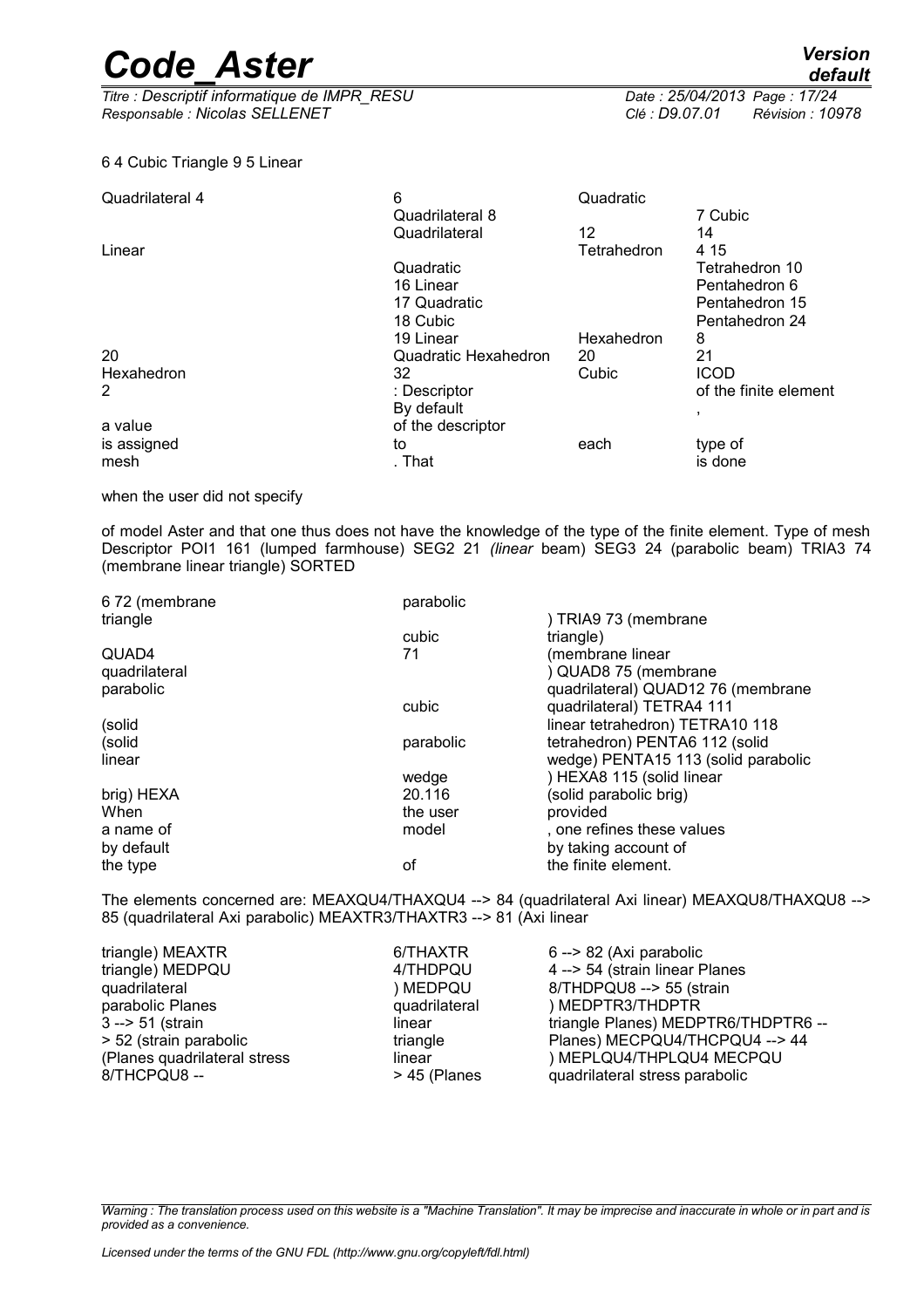*Titre : Descriptif informatique de IMPR\_RESU Date : 25/04/2013 Page : 18/24 Responsable : Nicolas SELLENET Clé : D9.07.01 Révision : 10978*

| ) MEPLQU8/THPLQU<br>Planes) MEPLTR     | 8 MECPTR          | 3/THCPTR3 --> 41 (stress linear triangle     |
|----------------------------------------|-------------------|----------------------------------------------|
| 3/THPLTR3 MECPTR                       | 6/THCPTR          | 6 --> 42 (stress parabolic triangle Planes   |
| ) MEPLTR6<br><b>/THPLTR6 MEAXSE2</b>   | /MECPSE           | 2 -- > 21 (Linear beam) MEDPSE2/             |
| MEPLSE2 THAXSE2/<br>THCPSE2 THDPSE2/   | THPLSE2           | MEDKQU4/MEDSQU4 MEQ4QU4 --> 94 (             |
| thin shell: Quadrilateral<br>TN linear |                   | MEDKTR3/MEDSTR                               |
| $3 - 91$ (thin                         |                   |                                              |
| shell: TN linear<br>triangle) IPHY     |                   |                                              |
| : number of the array of               | the<br>properties | physical = number Aster associated           |
| with the type of                       | mesh              | or the number Aster associated with the type |

with the finite element if a model were specified by the user . IMAT: number of the array of the characteristics material = 1 except for meshes reduced to a point in which case IMAT is worth 2

. The following record indicates the color of the element during its display in IDEAS (by default 7 green color). NNOE: number

of nodes defining the mesh. NODSUP (J), J=1, NNOE: list numbers of nodes composing the mesh. Note:

Meshes the Aster not existing in IDEAS

are ignored by interface (QUAD9, HEXA27). Dataset 780: Connectivities

of meshes

*If the user requests the writing of a mesh from the format universal file IDEAS version*

### **3.6 5, connectivities of meshes are written**

in the form of this dataset. - 1 780% Elements IMASICOD21IPHY1IMAT7NNOE (8I10) NODSUP (J), J=1, NNOE (8I10) % so meshes linear IMASICOD21IPHY1IMAT7NNOE (8I10) 01111

```
(5I10 ) NODSUP (J)
   , J=1 , NNOE (8I10 ) - 1 IMAS :
number
   of the mesh. It is
   the number Aster except if
       the mesh were generated
    by IDEAS
   \mathbf{r}in which case it is
the number
```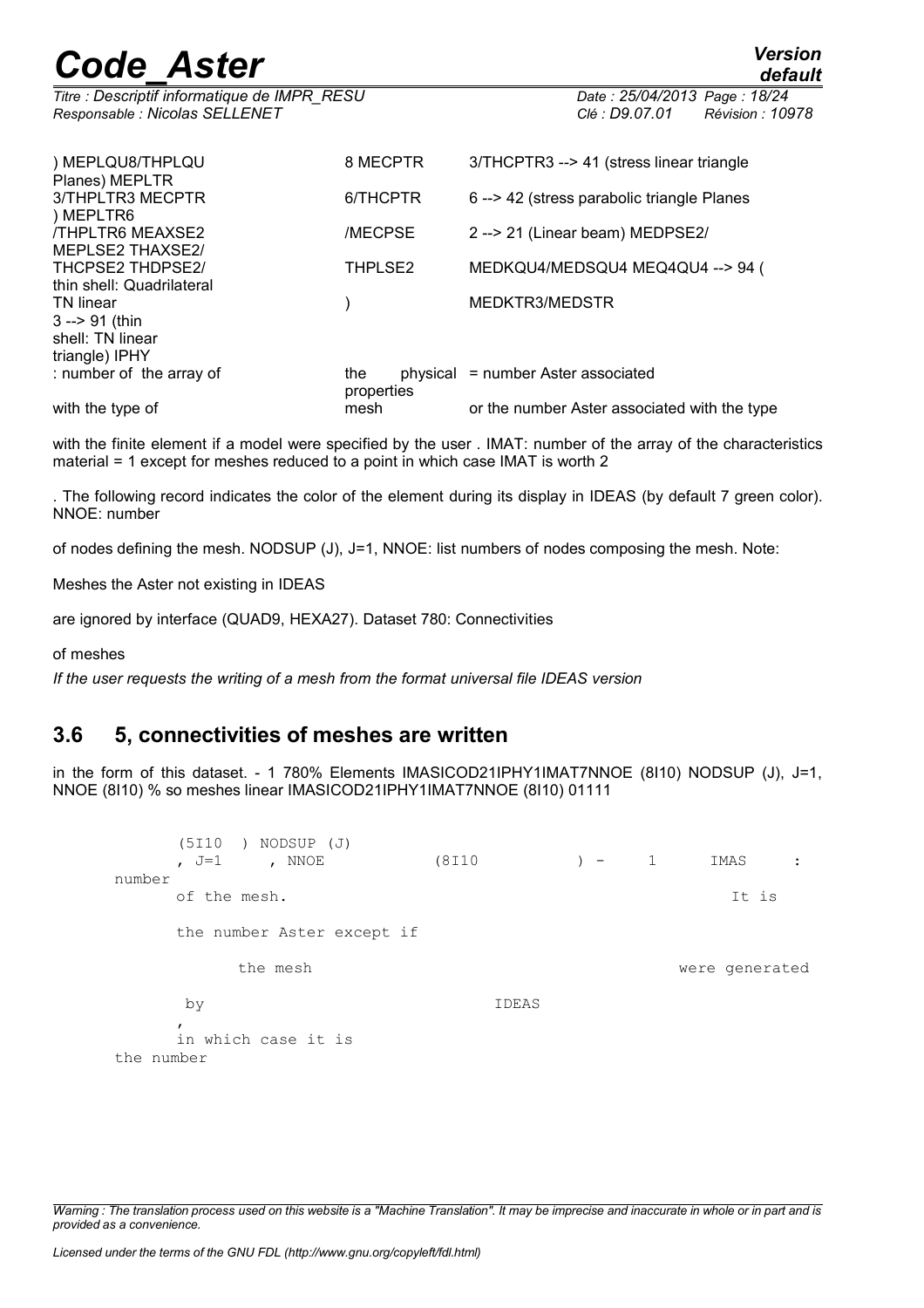*Titre : Descriptif informatique de IMPR\_RESU Date : 25/04/2013 Page : 19/24 Responsable : Nicolas SELLENET Clé : D9.07.01 Révision : 10978*

IDEAS. ICOD2: descriptor of the finite element *(see* description dataset 71). IPHY: number of the array of the physical properties (see description

dataset 71). IMAT: number of the array of the characteristics

material (see description dataset 71). The following record indicates the color of the element during its display in IDEAS (by default 7 green color). NNOE: number

of nodes defining the mesh. Note: To write a beam element, there is line additional in

the dataset 780. This line defines the characteristics

of

*the beam, inter alia, the number of the node being useful for the directional sense of the principal directions of the beam. Values written by the command IMPR\_RESU are values can. Meshes the Aster not existing in IDEAS are ignored (QUAD9, HEXA27). Dataset 752: Nodes groups and of meshes - 1 752% Groups NUM0000NBRE (6I10) NOM (20A2) ( ICOD, MUMENT) I=1, NBRE (8I10) •• •*

### **3.7 ••• • •• - 1 For each nodes group**

```
or of meshes
     Aster , one
writes
instructions
    indicated previously
            . NUM : Number
    of
    the group
    It is
```
sequential; one starts with the nodes groups in the order of their appearance in Aster. NBRE

: Many nodes or of meshes composing the group. NOM: Name of the group. It is the name Aster. ICOD: It is a code indicating

the type of the entity the following. 7 indicates that the number which

follows it is that of a node, 8 indicates

that the number which follows it is that of a mesh. NUMENT: Number of the entity (number of a node or a mesh). Note: The back-row forward is repeated as many times as

necessary to write all the numbers of nodes or meshes composing

the group. Writing of the Aster results: CHAM\_GD or Result concept the three datasets being used to write the Aster results are

the

*Warning : The translation process used on this website is a "Machine Translation". It may be imprecise and inaccurate in whole or in part and is provided as a convenience.*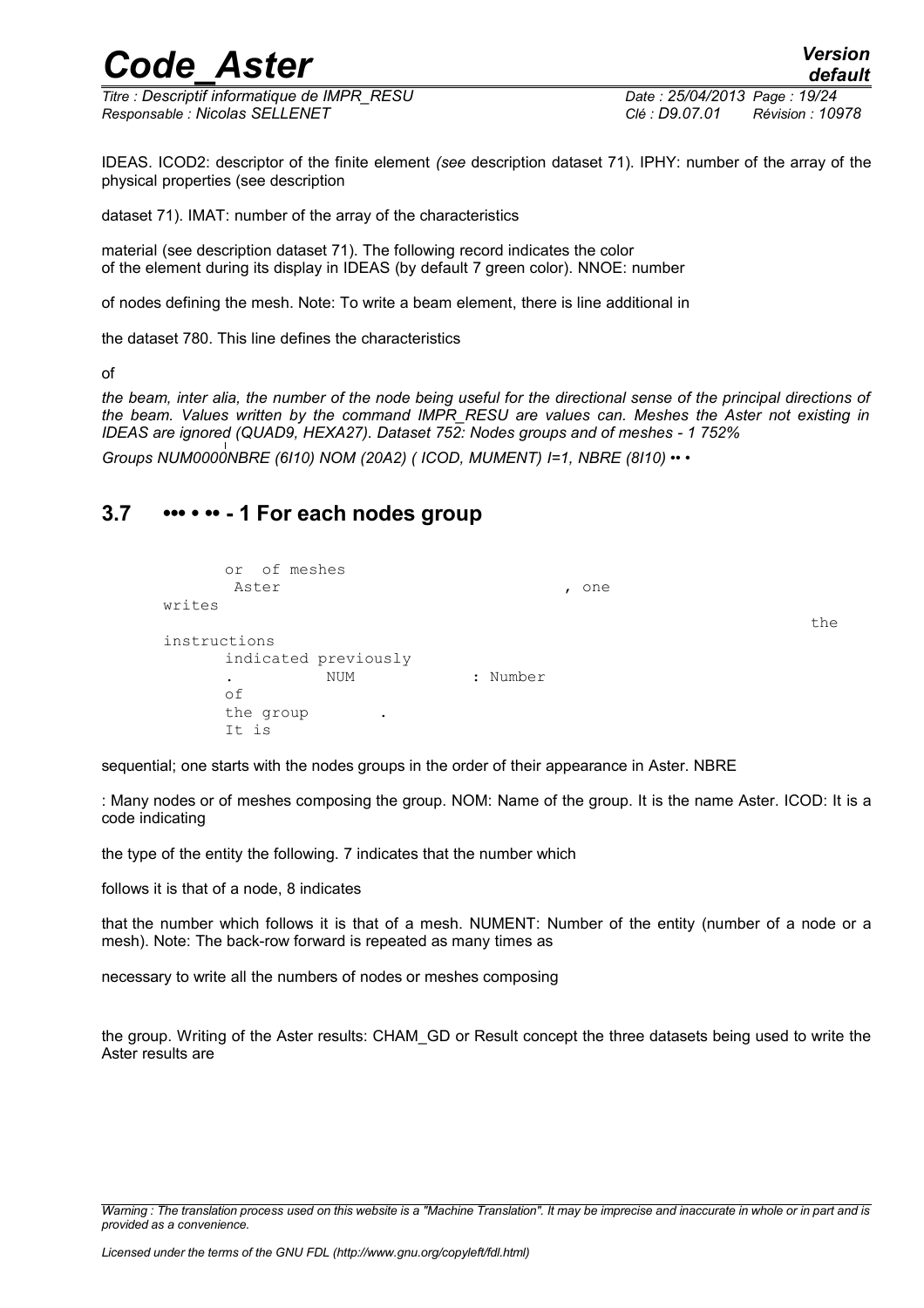*Titre : Descriptif informatique de IMPR\_RESU Date : 25/04/2013 Page : 20/24 Responsable : Nicolas SELLENET Clé : D9.07.01 Révision : 10978*

### **3.8 the datasets 55 (for fields at nodes ), 56 (for fields by**

elements with Gauss points) and 57 (for fields *by* elements with the nodes). Dataset 55: Values with nodes MODTYP: type of the model MODTYP = 1 Structural MODTYP = 2 Heat transfer command IMPR\_RESU takes MODTYP

#### **3.8.1 = 1 except when the quantity**

|        |  | $-1$<br>55 %<br>Valeurs aux noeuds<br>TEXT1<br>TEXT2<br>TEXT3<br>TEXT4<br>TEXT5 |                                          |                      |                |      |                         |  |  |  |  |
|--------|--|---------------------------------------------------------------------------------|------------------------------------------|----------------------|----------------|------|-------------------------|--|--|--|--|
|        |  | MODTYP<br>ANATYP<br>si ANATYP=0                                                 | DATCAR<br>$1 \quad 1$<br>$0.0$ DO        | DATTYP TYPE<br>NUMOR |                | NBRE | (6110)<br>(8110)        |  |  |  |  |
| ENTETE |  | si ANATYP=1                                                                     | $1 \quad 1$<br>$0.0$ DO                  | $\mathbf{1}$         |                |      | (8I10)<br>(6D13.5)      |  |  |  |  |
|        |  | si ANATYP=2                                                                     | 2<br>4<br>FREQ MASGEN AMOR1              | NUMOR                | IMODE<br>AMOR2 |      | (8I10)<br>(6D13.5)      |  |  |  |  |
|        |  | $si$ ANATYP=4                                                                   | $2 \quad 1$<br>INST                      | $\mathbf{1}$         | NUMOR          |      | (8I10)<br>(6D13.5)      |  |  |  |  |
|        |  | si ANATYP=5                                                                     | $\overline{1}$<br>$\overline{2}$<br>FREQ | $\mathbf{1}$         | <b>NUMOR</b>   |      |                         |  |  |  |  |
|        |  | NUMNOE % Noeud (Nom du nœud dans Aster)<br>VALE $(I)$ , I=1, NBRE               |                                          |                      |                |      | (110,A)<br>(6(1PE13.5)) |  |  |  |  |

 $-1$ 

associated with the field to be printed is TEMP or FLUX, in which case MODTYP

= 2. ANATYP: type of analysis ANATYP =0 UNKNOW Value taken by default by the command IMPR\_RESU =1 STATIC Value taken during the printing

| of fields of variables |    |                     |                                                                                                                             |
|------------------------|----|---------------------|-----------------------------------------------------------------------------------------------------------------------------|
| named                  | in | Aster               | =2 NORMAL MODE Value taken during the<br>printing                                                                           |
|                        | οf | a result concept    | having for variable of access NUME MODE =4<br><b>TRANSIENT Value taken</b>                                                  |
|                        |    | during the printing | of a result concept having for variable of access<br>INST =5 FREQUENCY RESPONSE Value<br>taken                              |
|                        |    | during              | the printing of a result concept having<br>for<br>of<br>variable<br><b>FREQ</b><br>access<br>not<br>and<br>NUME MODE DATCAR |
|                        |    | $=$ characteristic  | of the data $=1$ scalar $=3$ vector to 6 degrees of<br>freedom (3 translations and 3 rotations) $=4$<br>tensor symmetric    |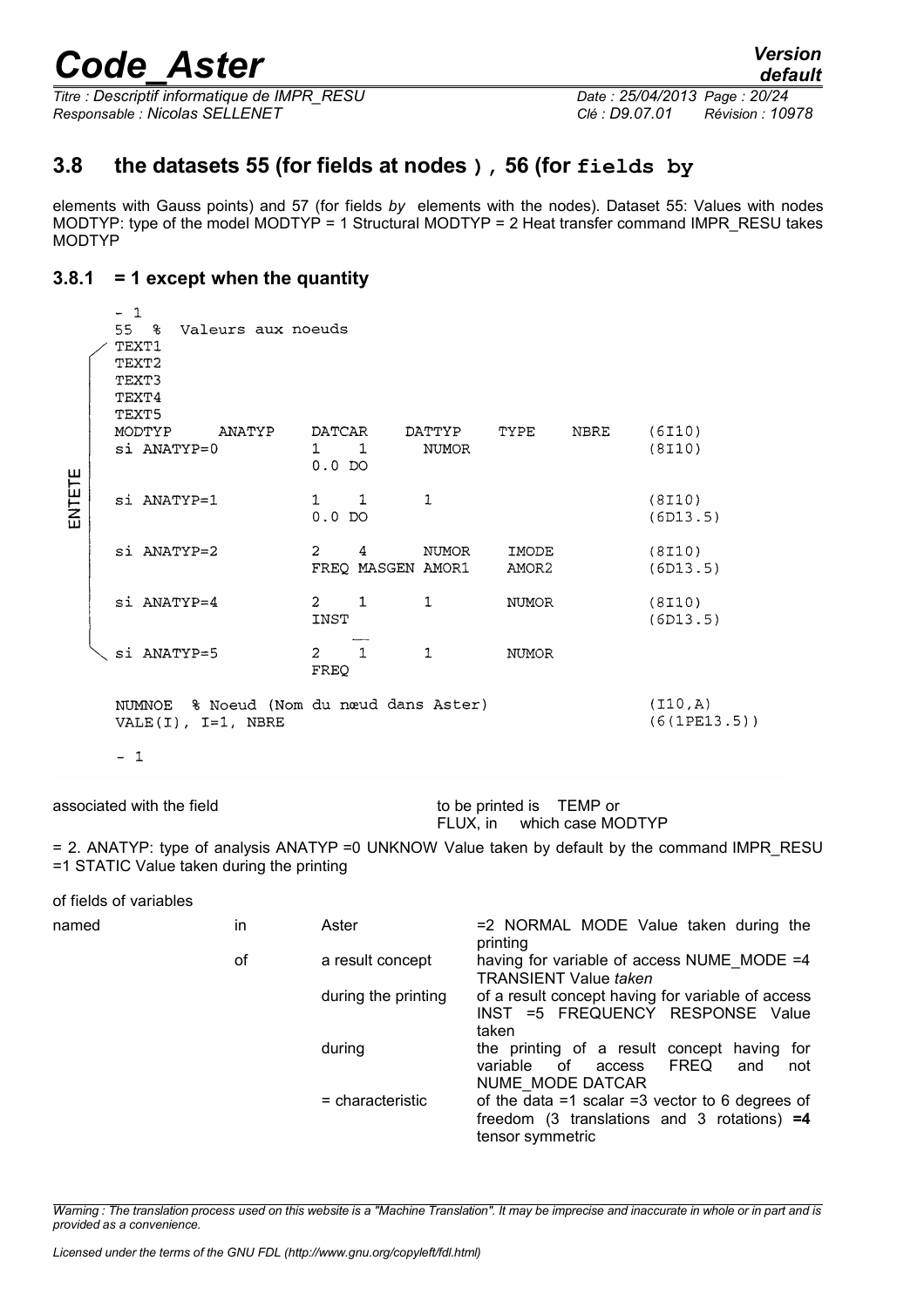*Titre : Descriptif informatique de IMPR\_RESU Date : 25/04/2013 Page : 21/24 Responsable : Nicolas SELLENET Clé : D9.07.01 Révision : 10978*

DATTYP = standard of the forced data

| $= 0$<br>$=2$<br>11 | unknown<br>$=$ 3 strains $=$ 5 temperature $=$ 6 flux $=$ 8 displacement $=$<br>velocity =12 acceleration |
|---------------------|-----------------------------------------------------------------------------------------------------------|
| =15 pressure TYPE = |                                                                                                           |
| actual values       | for                                                                                                       |
|                     |                                                                                                           |

 $\blacksquare$  NBRE  $\blacksquare$ 

, 5 for complex values many values to be printed by **by** node. NUMOR

= sequence number

Aster for the concepts results. IMODE = value of the variable

of access NUME\_MODE for the sequence number

considered (for the result concepts having this variable

of access). FREQ = value of the variable of access FREQ for the sequence number considered (for the result concepts having FREQ for variable

of access ). MASGEN = value of parameter MASSE \_GENE for the sequence number considered (for the concepts results having NUME\_MODE for variable

of access). AMOR1 = value of parameter AMOR\_REDUIT for the sequence number considered (for the result concepts having NUME\_MODE for variable

of access). AMOR2 =  $0.00$  INST = value of the variable of access INST for the sequence number considered (for the result concepts having INST

for variable

of access). NBRE = many values of  $result$  per node. NUMNOE = number of the node. VALE = values of result (cham \_no) with the node considered

. Dataset 56: Values by elements the heading of this dataset is identical to that of the dataset 55. NUMMAI =  $number$  of the mesh. NBVAL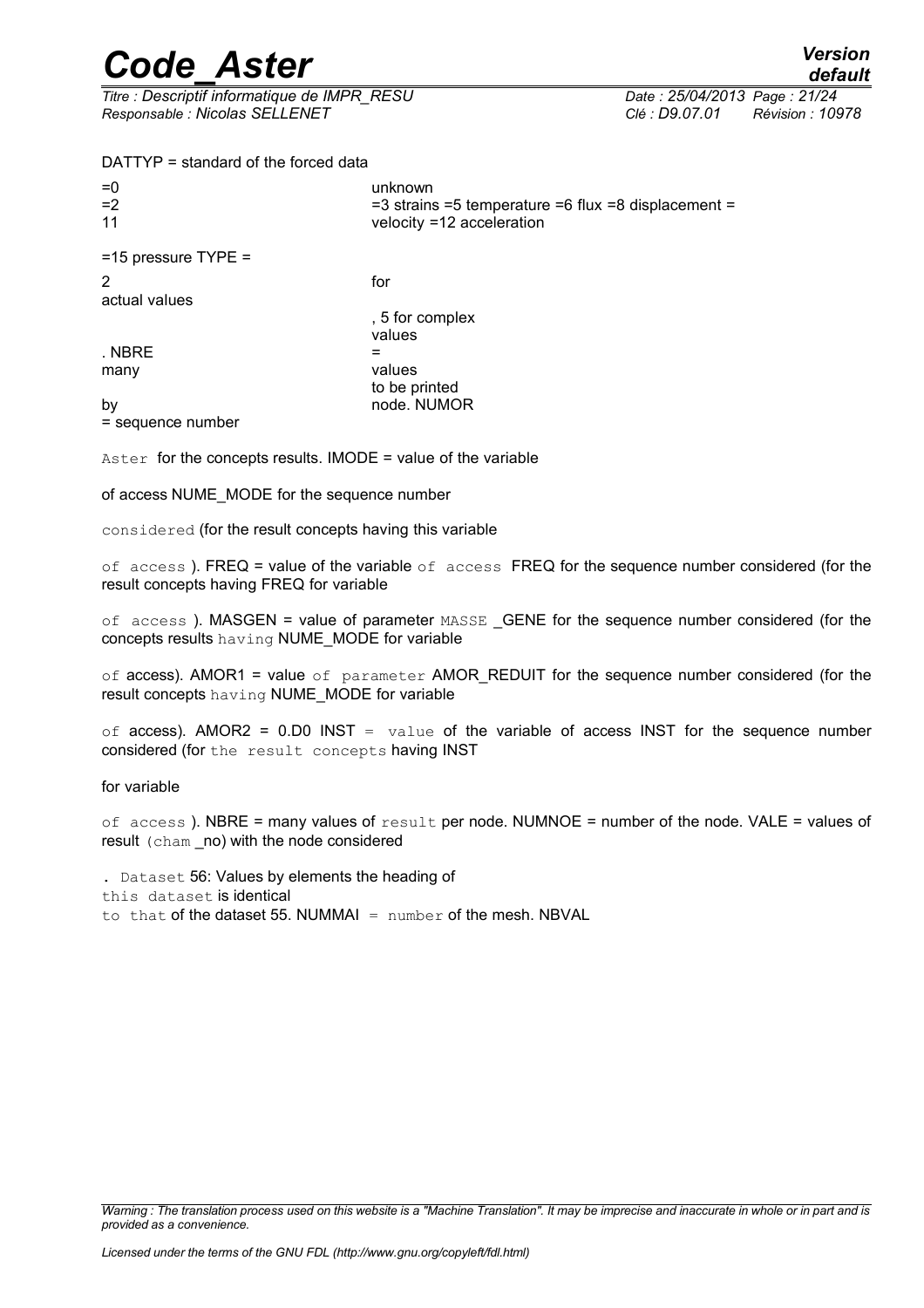*Titre : Descriptif informatique de IMPR\_RESU Date : 25/04/2013 Page : 22/24 Responsable : Nicolas SELLENET Clé : D9.07.01 Révision : 10978*

#### **3.8.2 = many values on the mesh.**

|        |                                                                          | $-1$<br>56 %<br>Text1<br>Text2<br>Text3<br>Text4<br>Text5<br>MODTYP | ANATYP | Valeurs moyennes par élément<br>DATCAR<br>TYPE<br>DATTYP |              |                            |                | NBRE                   | (6I10)             |
|--------|--------------------------------------------------------------------------|---------------------------------------------------------------------|--------|----------------------------------------------------------|--------------|----------------------------|----------------|------------------------|--------------------|
| ENTETE |                                                                          | $si$ ANATYP= $0$                                                    |        | $1 \quad \blacksquare$<br>$0.0$ DO                       | $\mathbf{1}$ | <b>NUMOR</b>               |                |                        | (8I10)<br>(6D13.5) |
|        |                                                                          | si ANATYP=1                                                         |        | $\mathbf{1}$<br>$0.0$ DO                                 | 1            | $\mathbf{1}$               |                |                        | (8I10)<br>(6D13.5) |
|        |                                                                          | si ANATYP=2                                                         |        | $\overline{2}$                                           | 4            | NUMOR<br>FREQ MASGEN AMOR1 | IMODE<br>AMOR2 |                        | (8I10)<br>(6D13.5) |
|        |                                                                          | si ANATYP=4                                                         |        | $2 \quad 1$<br>INST                                      |              | $\mathbf{1}$               | <b>NUMOR</b>   |                        | (8I10)<br>(6D13.5) |
|        |                                                                          | si ANATYP=5                                                         |        | $\overline{2}$<br>FREQ                                   | $\mathbf{1}$ | $\mathbf{1}$               | <b>NUMOR</b>   |                        | (8I10)<br>(6D13.5) |
|        | NUMMAI & Maille (Nom de la maille Aster), NBVAL<br>$VALE(I), I=1, NBVAL$ |                                                                     |        |                                                          |              |                            |                | (2I10)<br>(6(1PE13.5)) |                    |

 $-1$ 

VALE = values of result (cham\_elem to Gauss points) on

the mesh considered.

The cham elem with Gauss points the Aster

are written with the format IDEAS in the form of constant fields by element (average of the values to Gauss points ). Dataset 57 *: Values* with the nodes by element the heading of this dataset is identical to that of the dataset 55 and 56. NUMMAI = number of the mesh

*Warning : The translation process used on this website is a "Machine Translation". It may be imprecise and inaccurate in whole or in part and is provided as a convenience.*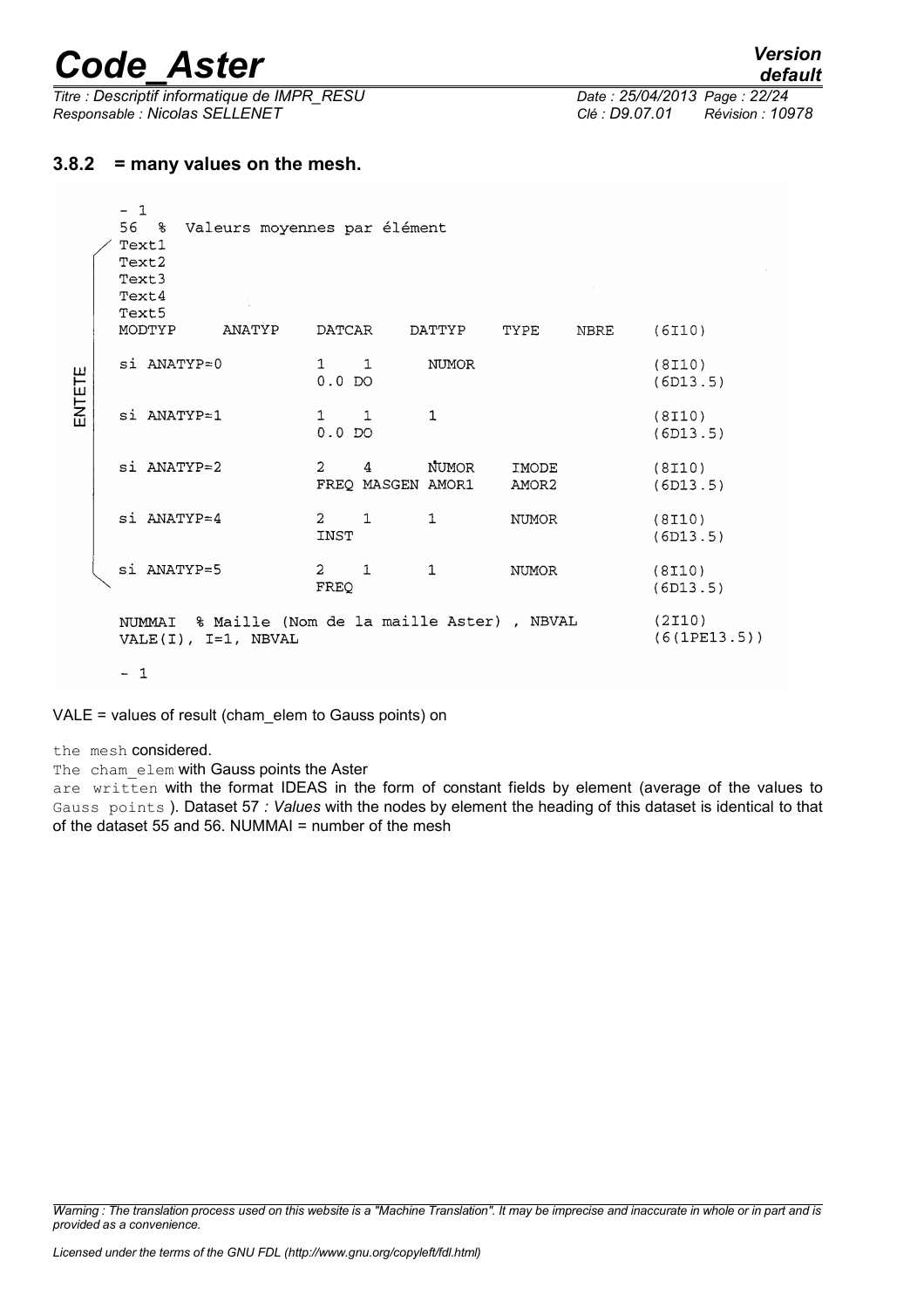*Titre : Descriptif informatique de IMPR\_RESU Date : 25/04/2013 Page : 23/24 Responsable : Nicolas SELLENET Clé : D9.07.01 Révision : 10978*

 $\lambda$ 

#### **3.8.3 . NBNOE = many nodes of the mesh**

|        | $-1$<br>578<br>Text1<br>Text2<br>Text3<br>Text4<br>Text5 |               | Valeurs aux noeuds des éléments                                      |                          |                        |              |                |      |                     |
|--------|----------------------------------------------------------|---------------|----------------------------------------------------------------------|--------------------------|------------------------|--------------|----------------|------|---------------------|
|        |                                                          | MODTYP        | ANATYP                                                               | DATCAR                   |                        | DATTYP       | TYPE           | NBRE | (6I10)              |
| ENTETE |                                                          | si ANATYP=0   |                                                                      | $1 \quad 1$<br>$0.0$ DO  |                        | <b>NUMOR</b> |                |      | (8I10)<br>(6D13.5)  |
|        |                                                          | si ANATYP=1   |                                                                      | $\mathbf{1}$<br>$0.0$ DO | $\mathbf{1}$           | $\mathbf{1}$ |                |      | (8I10)<br>(6D13.5)  |
|        |                                                          | si ANATYP=2   |                                                                      | $\overline{2}$           | 4<br>FREO MASGEN AMOR1 | NUMOR        | IMODE<br>AMOR2 |      | (8I10)<br>(6D13.5)  |
|        |                                                          | $si$ ANATYP=4 |                                                                      | $2 \quad 1$<br>INST      |                        | $\mathbf{1}$ | <b>NUMOR</b>   |      | (8I10)<br>(6D13.5)  |
|        |                                                          | si ANATYP=5   |                                                                      | $2 \quad 1$<br>FREQ      |                        | $\mathbf{1}$ | <b>NUMOR</b>   |      | (8110)<br>(6D13.5)  |
|        |                                                          | NUMMAI        | $\mathbf{1}$<br>VALE1 $(I)$ , I=1, NBVAL<br>VALE2 $(I)$ , I=1, NBVAL |                          | <b>NBNOE</b>           |              | <b>NBVAL</b>   |      | (8I10)<br>(61PE13.5 |
|        |                                                          |               | VALE NBNOE $(1)$ , I=1, NBVAL                                        |                          |                        |              |                |      |                     |

. NBVAL = many values per node. VALEJ = values of result

(cham \_elem with the nodes) on the node of the mesh considered. Writing rule of a dataset of results

In Code Aster, the fields of variables are fields at nodes *J* or fields by element

### **3.9 with Gauss points or the nodes.**

The fields at nodes are written in the form of datasets number 55, the fields by elements with Gauss points in the form of datasets

number 56 and the fields per element with the nodes in the form of datasets 57. For the result concepts, one treats sequence number by sequence number and symbolic name by symbolic name, the various fields of variables

composing the result concept. The only difference in the writing of the datasets 55,56 and 57 is the value of the code corresponds to the type of analysis (ANATYP) which are worth 1

for the fields of variables named in Aster, and 2,4 or 5 for the concepts results (see description dataset 55). In Code\_Aster, a field of variables is associated with *a quantity* whose list of the components possible is defined in a catalog

*Warning : The translation process used on this website is a "Machine Translation". It may be imprecise and inaccurate in whole or in part and is provided as a convenience.*